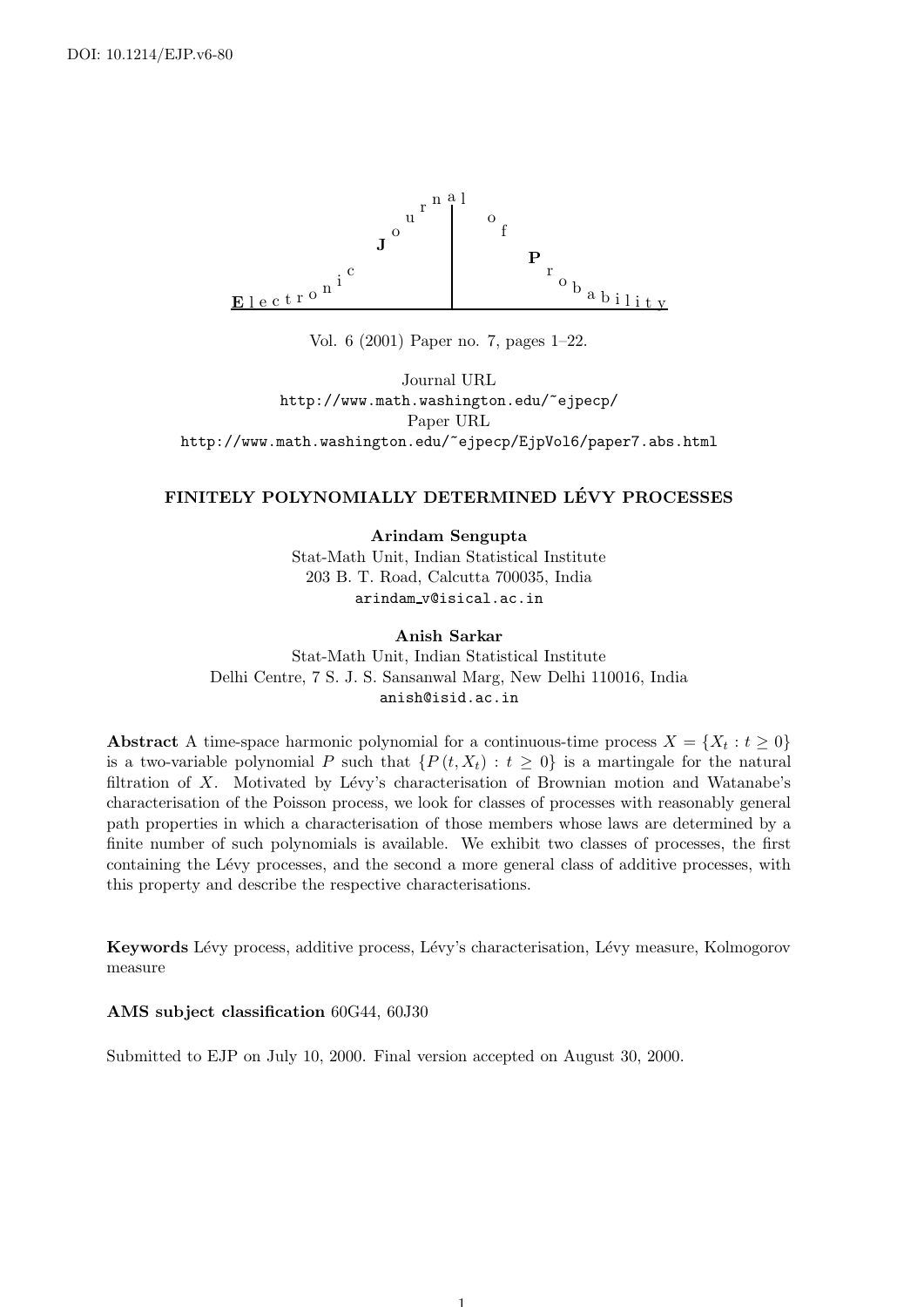### 1 Introduction

The famous characterisation due to Paul Lévy for Brownian motion contained in Doob  $([D],$ page 384, Theorem 11.9), for instance, says that if  $X = (X_t)_{t>0}$  is a martingale with continuous paths such that  $X_t^2 - t$  is also a martingale, then  $(X_t)$  is the standard Brownian motion.

This characterisation may be restated as: for a process  $X$  with continuous paths, a certain pair of polynomials in  $t$  and  $X_t$  being martingales, determines the distribution of  $X$  uniquely, and in fact as that of a Brownian motion. We call such polynomials time-space harmonic for the process X concerned; an exact definition follows. It is well-known that all the two-variable Hermite polynomials

$$
H_k(t, x) = (-t)^k e^{x^2/2t} \frac{\partial^k}{\partial x^k} (e^{-x^2/2t}), \quad k \ge 1,
$$

of which x and  $x^2 - t$  are the first two, are time-space harmonic for Brownian motion. P. McGill, B. Rajeev and B. V. Rao demonstrated in [MRR] that actually, any two of these determines Brownian motion, modulo the aforesaid continuous-path property, thereby generalising Lévy's characterisation.

Both these results depend crucially on the assumption of the continuity of the paths of the process. Indeed, if we remove this assumption, then there are several other processes, including the standard compensated Poisson and Gamma processes, which will also satisfy both the martingale conditions involved in Lévy's characterisation. We cite more examples of this kind in the final section.

A similar characterisation, referred to sometimes as Watanabe's characterisation [W], also exists for the standard Poisson process. This characterisation uses, in fact, only a single polynomial. The assumption that one imposes here is that the given process be a simple point process. This condition too, as one can see from the example of Brownian motion, cannot be dropped.

Both the conditions imposed on the aforementioned processes to achieve uniqueness of their respective laws can be seen as 'path properties' of the process. A natural question that arises, then, is the following : can one somehow render these 'path properties' inessential by specifying, if necessary, some more two-variable polynomials? Or at least, can one have a class of processes such that they are the only members of this class with a certain number of time-space harmonic polynomials specified?

Besides these two processes, there are also other processes of interest about which we may ask a similar question; namely, whether it is possible to characterise the gamma process, for instance, through a finite sequence of time-space harmonic polynomials of the process. More generally, our aim in this paper is to exhibit a class of processes, rich enough to contain all the three processes cited above, in which a characterisation of those members which are determined by finitely many time-space harmonic polynomials is available. Indeed, a class of processes which seems a very natural choice, in the sense that all the three are prominent examples of its members, suffices to achieve this end. This is the class of the familiar Lévy processes.

In [S2] (Theorem 6), it was proved that a whole (infinite) sequence of time-space harmonic polynomials always determines all the moments of a L´evy process. Even this, as a counterexample we present in the last section shows, does not necessarily characterise its distribution. The point of this paper is that for certain Lévy processes, which we describe fully, finitely many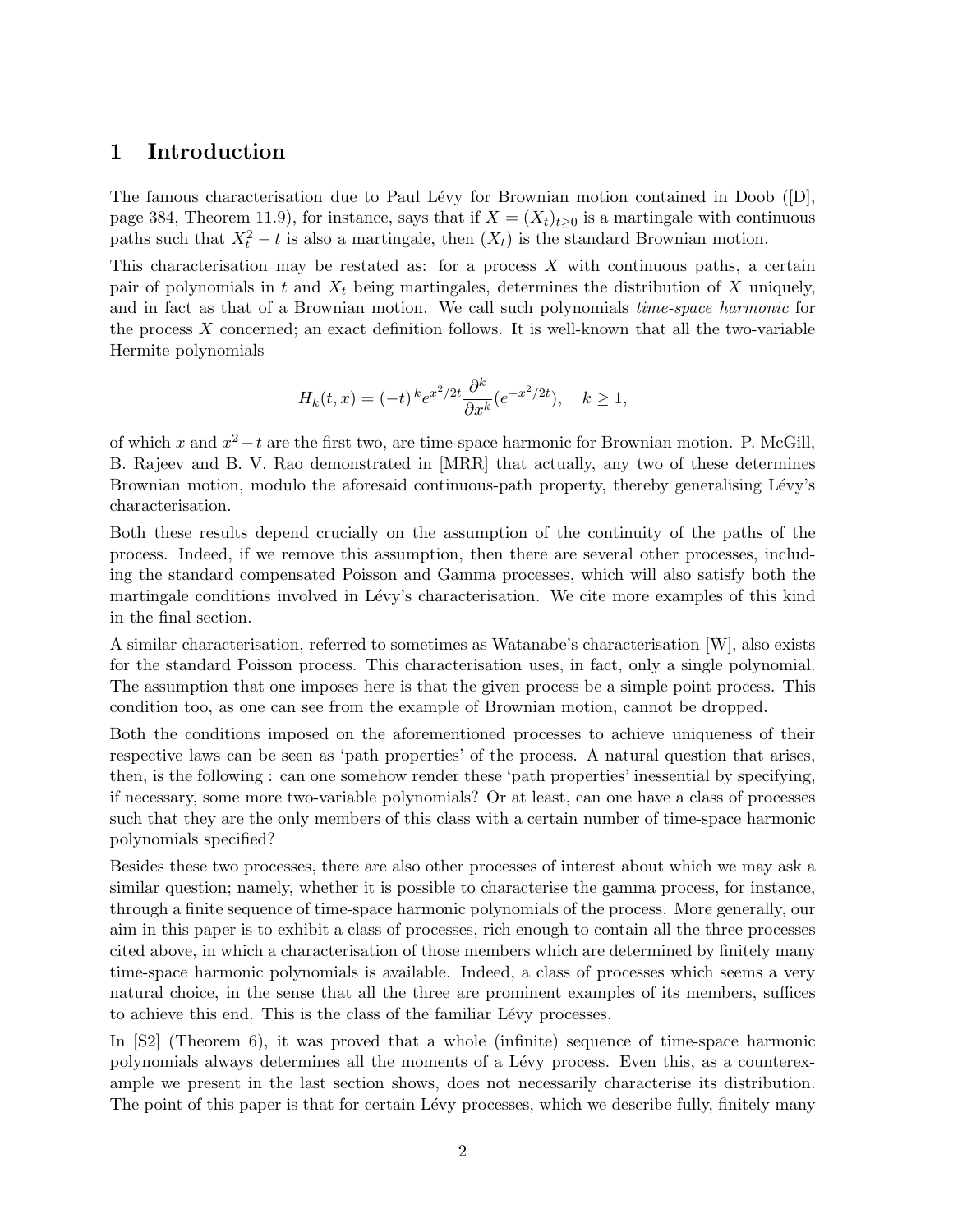time-space harmonic polynomials are enough to determine its law completely. This also poses another interesting question for such processes, namely, what is the minimum number of timespace harmonic polynomials required to obtain a characterisation? We determine the number of polynomials required for such a characterisation in terms of the support of the L´evy measure of the process. We also extend our results to a more general class of additive processes.

Our characterization shows that the answer to the question we raise is in the affirmative for the first two examples and in the negative for the third one. These and other examples constitute the last section. A key ingredient of our proofs is the characterisation of finite measures on <sup>R</sup> which are determined by finitely many of its moments, interpreted as integrals of respective powers. This and the other necessary preparatory results are derived in the third section. The next section contains the basic definitions and the statements of the theorems, while the fourth is devoted to their proofs.

# 2 Definitions and Statements of Theorems

We start with an additive process X starting at 0, that is,  $\{X_t : t \ge 0\}$  is a process with independent increments such that  $X_0 = 0$ . We also assume that X has no fixed time of discontinuity and r.c.l.l. (right continuous with left limits) paths.  $X$  is referred to as a Lévy process if it is homogeneous as a Markov process; in other words, if its increments are stationary  $(X_{t+h} - X_t \stackrel{d}{=} X_h)$ apart from being independent.

Let us denote by  $(\mathcal{F}_t)_{t\geq0}$  the natural filtration of the process X, that is, for  $t\geq0$ ,  $\mathcal{F}_t=\sigma\langle X_u:$  $0 \le u \le t$ .

Before we proceed further, we recall the main definitions an some facts from [S1] and [S2].

**Definition** 2.1 A time-space harmonic polynomial for a process  $X$  is a polynomial  $P$  in two variables with  $P(0,0) = 0$ , such that the process  $\{Z_t := P(t,X_t); t \ge 0\}$  is an  $\mathcal{F}_t$ -martingale.

We denote by  $\mathcal{P} = \mathcal{P}(X)$ , the vector space of all time-space harmonic polynomials for X with  $P(0,0) = 0$ . Define, for each fixed  $k \ge 1$ , the subspace

 $\mathcal{P}_k = \mathcal{P}_k(X) = \{P \in \mathcal{P} : P(t, x) \text{ is of degree } k \text{ in the variable } x\}.$ 

Clearly, then,  $\mathcal{P} = \cup_{k\geq 1} \mathcal{P}_k$ .

For every fixed  $k \geq 1$ , a necessary and sufficient condition for  $\mathcal{P}_j(X)$  to be non-empty for every j,  $1 \leq j \leq k$ , for an additive process X, was obtained in [S1] (Theorem 5.6), which we state below as Proposition 2.1. When  $X$  is a Lévy process, since this condition is trivially satisfied, for every  $k \geq 1$ , we have  $\mathcal{P}_k(X) \neq \emptyset$  (provided, of course,  $\mathbf{E}(|X_1|^k) < \infty$ ). This is recorded as Corollary 2.1.

We shall throughout assume that additive processes  $X$  under consideration satisfy what is known as the 'support condition'; namely, that for every positive integer k, there exists a  $t \geq 0$  such that the support of  $X_t$  contains at least k points. This condition again is trivially satisfied by nondeterministic Lévy processes.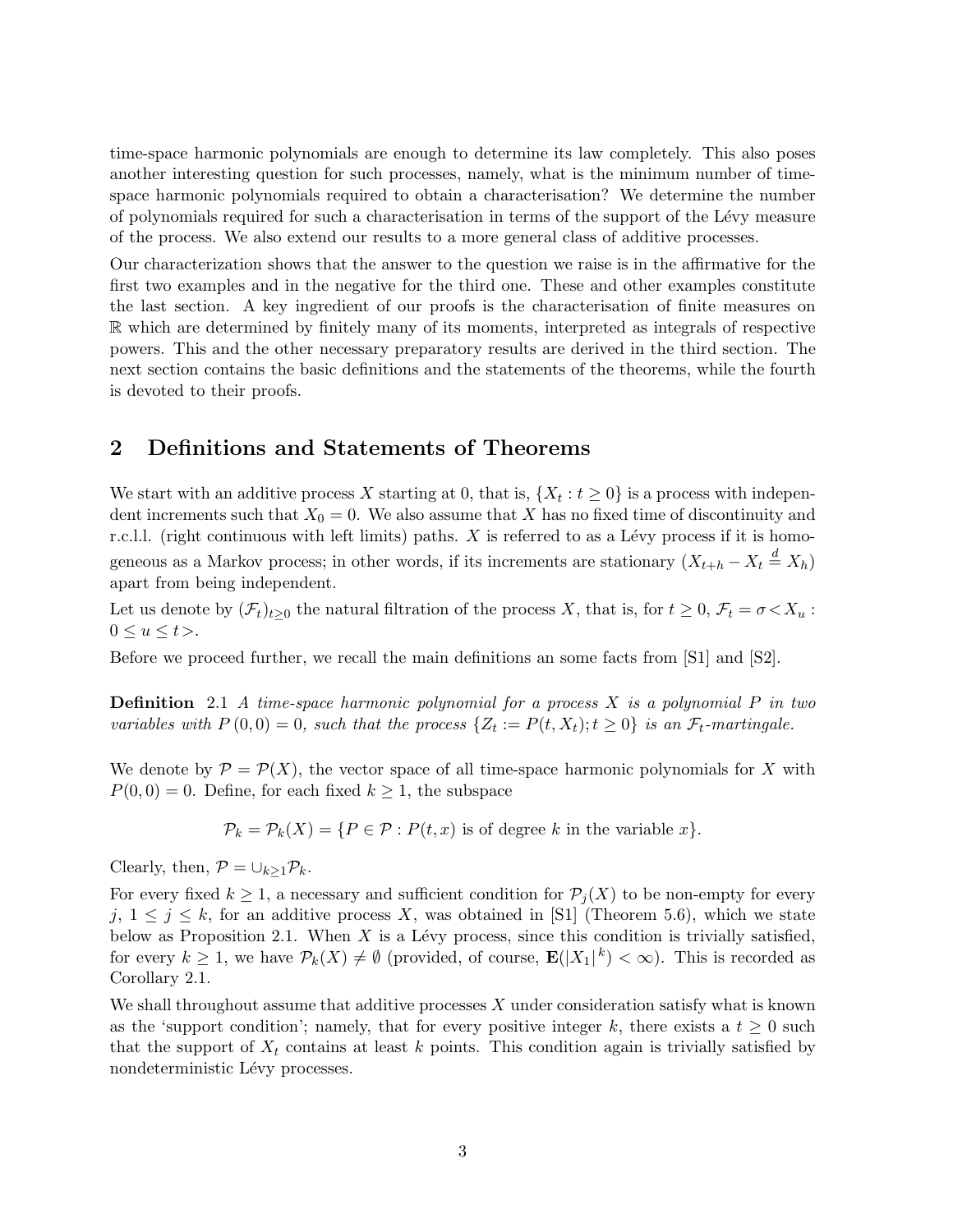**Proposition 2.1** If X is an additive process with  $\mathbf{E}|X_t|^k < \infty$  for each  $t \geq 0$ , then  $\mathcal{P}_j(X) \neq \emptyset$ for each  $1 \leq j \leq k$  if and only if  $\mathbf{E} X_t^j$  $t_i^j$  is a polynomial in t fo  $1 \leq j \leq k$ .

In this case, any sequence  $\{P_j \in \mathcal{P}_j : 1 \leq j \leq k\}$  spans  $\bigcup_{1 \leq j \leq k} \mathcal{P}_j$  and determines the first k moment functions of X.

**Corollary 2.1** For a Lévy process X with  $\mathbf{E}|X_1|^k < \infty$ ,  $\mathcal{P}_j \neq \emptyset$  for all  $1 \leq j \leq k$ . Any sequence  ${P_j \in \mathcal{P}_j : 1 \leq j \leq k}$  spans  $\cup_{1 \leq j \leq k} \mathcal{P}_j$  and determines the first k moment functions of X (or equivalently, the first k moments of  $X_1$ ).

Our point of departure comes with the question : when do  $\{\mathcal{P}_j : 1 \leq j \leq k\}$  for some  $k \geq 1$ determine the law of a Lévy process completely? For this we introduce the following definition.

**Definition** 2.2 Given a class C of additive processes, an element X of C is called finitely polynomially determined (fpd for short) if for some  $k \geq 1$ , the classes  $\mathcal{P}_j(X)$ ,  $1 \leq j \leq k$  are each nonempty and together, determine the law of the process within  $C$ . The subcollection consisting of fpd members of  $\mathcal C$  is denoted  $\mathcal C$ .

To be precise,

 $\tilde{\mathcal{C}} = \{X \in \mathcal{C} : \text{ there exists } k \geq 1 \text{ such that } Y \in \mathcal{C},\}$  $\mathcal{P}_j(Y) = \mathcal{P}_j(X)$  for all  $1 \leq j \leq k \Rightarrow Y \stackrel{d}{=} X$ .

Our aim in this paper is to present a couple of examples of  $\mathcal C$  for which a complete description of its fpd members, or equivalently, of  $\mathcal{C}$ , available. The first is the class of the Lévy processes and the second a more general class. Although the former class is already contained in the latter, it is much simpler to treat this case separately. Besides, the method here is quite instructive, and suggests the line of attack for the more general case.

Clearly, if  $\{\mathcal{P}_j : 1 \leq j \leq k\}$  determine the law of the process, then so do  $\{\mathcal{P}_j : 1 \leq j \leq k+i\}$ for any  $i \geq 1$ . The natural question that arises now is : how many polynomials do we need to determine a fpd process? This motivates the next definition.

**Definition** 2.3 An process X in  $\tilde{C}$  is called k-polynomially determined if k is the minimum number for which  $P_j$ ,  $1 \leq j \leq k$  determines the law of X, i.e.,  $\{\mathcal{P}_j : 1 \leq j \leq k\}$  determines the law of X in C while  $\{\mathcal{P}_j : 1 \le j \le k-1\}$  does not.

Clearly we can not expect a process to be fpd unless at least  $\mathcal{P}_2 \neq \emptyset$ , since any two additive processes whose mean functions match will have the same  $\mathcal{P}_1$  (and there are infinitely many such, since adding another independent 0-mean process leaves the mean function unchanged). In the sequel, we assume throughout that any process X under consideration satisfies  $\mathbf{E} X_t^2 < \infty$ for all  $t$ .

The distribution of each  $X_t$  for a Lévy process X being infinitely divisible, its characteristic function (c.f.) admits a 'Lévy-Khintchine' representation (see [GK], page 76):

$$
\log(\mathbf{E}(e^{i\alpha X_t})) = i\alpha\beta t - \frac{\alpha^2 \sigma^2 t}{2} + t \int_{\mathbb{R}\backslash\{0\}} \left( e^{i\alpha u} - 1 - \frac{i\alpha u}{1 + u^2} \right) l(du)
$$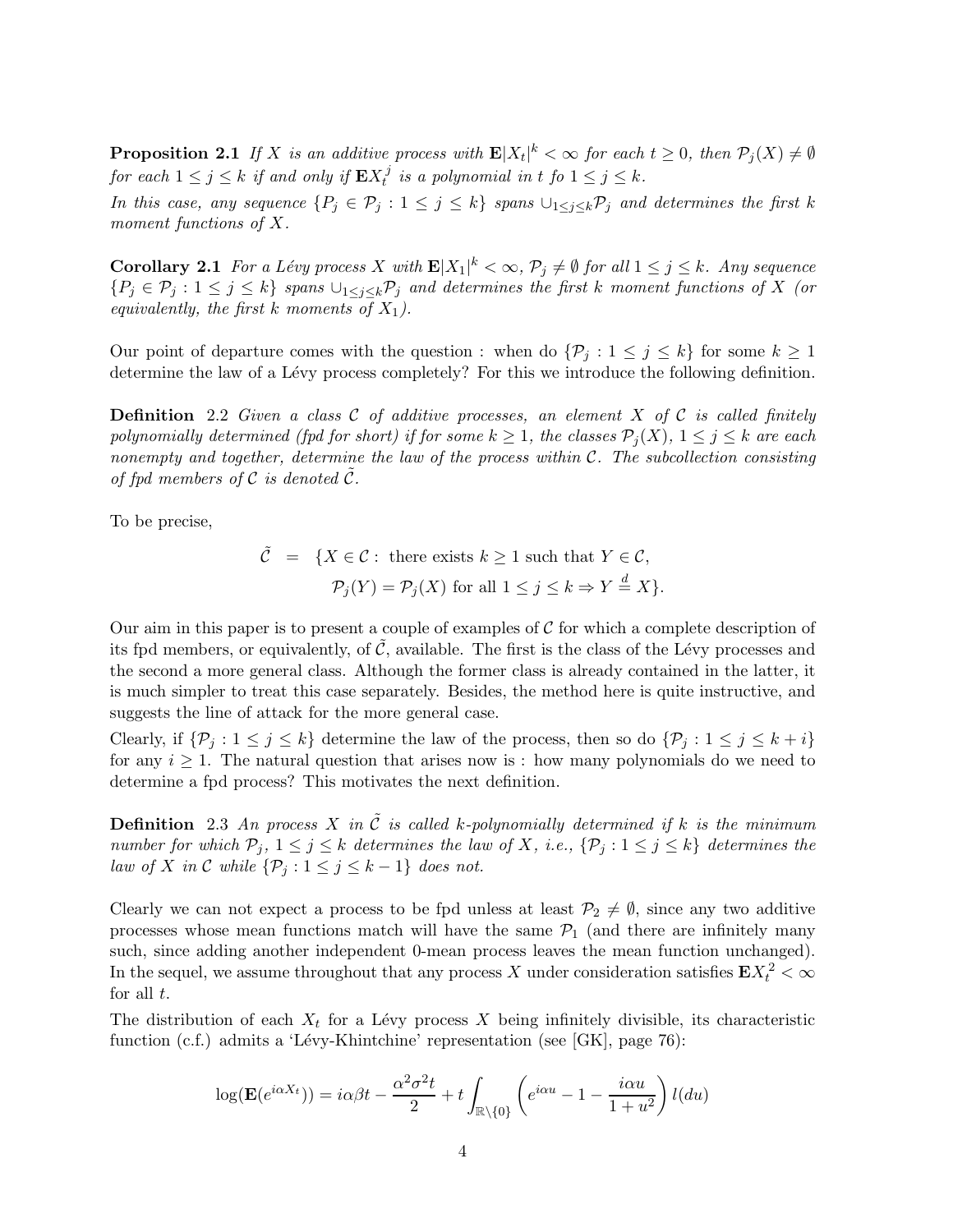where  $\beta \in \mathbb{R}$ ,  $\sigma \geq 0$  and l is a measure having no mass at 0. This measure l is called the Lévy measure for the process  $X$ . Under our assumption on the finiteness of second moments, the c.f. has an alternative form:

$$
\log(\mathbf{E}(e^{i\alpha X_t})) = i\alpha m t + t \int_{\mathbb{R}} \left( \frac{e^{i\alpha u} - 1 - i\alpha u}{u^2} \right) \eta(du)
$$
 (2.1)

where  $m \in \mathbb{R}$  is the mean of the random variable  $X_1$  and  $\eta$  is a finite measure, called the 'Kolmogorov measure'. The integrand is defined by the limiting value for  $u = 0$ . The explicit relation between the measures  $\eta$  and l is given by

$$
\eta(A) = \sigma^2 1_A(0) + \int_{A \setminus \{0\}} u^2 dl(u) \tag{2.2}
$$

where  $A \in \mathcal{B}(\mathbb{R})$ . It is immediate from the relation (2.2) that whenever  $\eta$  has finite support, so has l and vice versa. We now state

**Theorem 2.1** A Lévy process is fpd if and only if its Lévy measure, or equivalently, Kolmogorov measure is finitely supported.

The next theorem gives the number of polynomials required to determine an fpd Lévy process X. This will in particular imply that this number is always even. For a Borel measure  $\mu$  on the line, let  $Card(\mu)$  denote the cardinality of its support. No distinction is made here between countably infinite and uncountable cardinalities, and both are treated as  $+\infty$ .

**Theorem 2.2** A Lévy process X with Kolmogorov measure  $\eta$  is k-polynomially determined if and only if  $k = 2\text{Card}(\eta) + 2$ .

While the previous Theorem 2.1 follows as a consequence of the last one, it is inconvenient to try to prove the latter directly, bypassing the former, since it plays a crucial role in first ensuring that the L´evy measure or equivalently, the Kolmogorov measure is finitely supported. As the proof will bear out, only after this has been established is it easy to find the exact relationship between k and  $Card(n)$ .

Now we turn to the more general case. In analogy to Lévy processes, the c.f. of a general additive process  $X$  also has a similar 'Lévy-Khintchine' representation

$$
\log \mathbf{E}(e^{i\alpha X_t}) = i\alpha\beta(t) - \frac{\alpha^2 \sigma^2(t)}{2} - \int \left(e^{i\alpha u} - 1 - \frac{i\alpha u}{1 + u^2}\right) L([0, t] \otimes du)
$$
  
=  $i\alpha m(t) + \int \left(\frac{e^{i\alpha u} - 1 - i\alpha u}{u^2}\right) K([0, t] \otimes du)$  (2.3)

where  $\beta$ , m and  $\sigma \geq 0$  are continuous functions, the last also being increasing, and L and K are σ-finite Borel measures on [0,∞) × <sup>R</sup>, called respectively the 'L´evy measure' and 'Kolmogorov measure' of X. Actually, it is not quite L and K but their 'derivatives' in a certain sense with respect to  $t$ , if they exist, that are the exact analogue to the Lévy measure and Kolmogorov measure for the homogeneous case, and might be considered more deserving candidates for those names.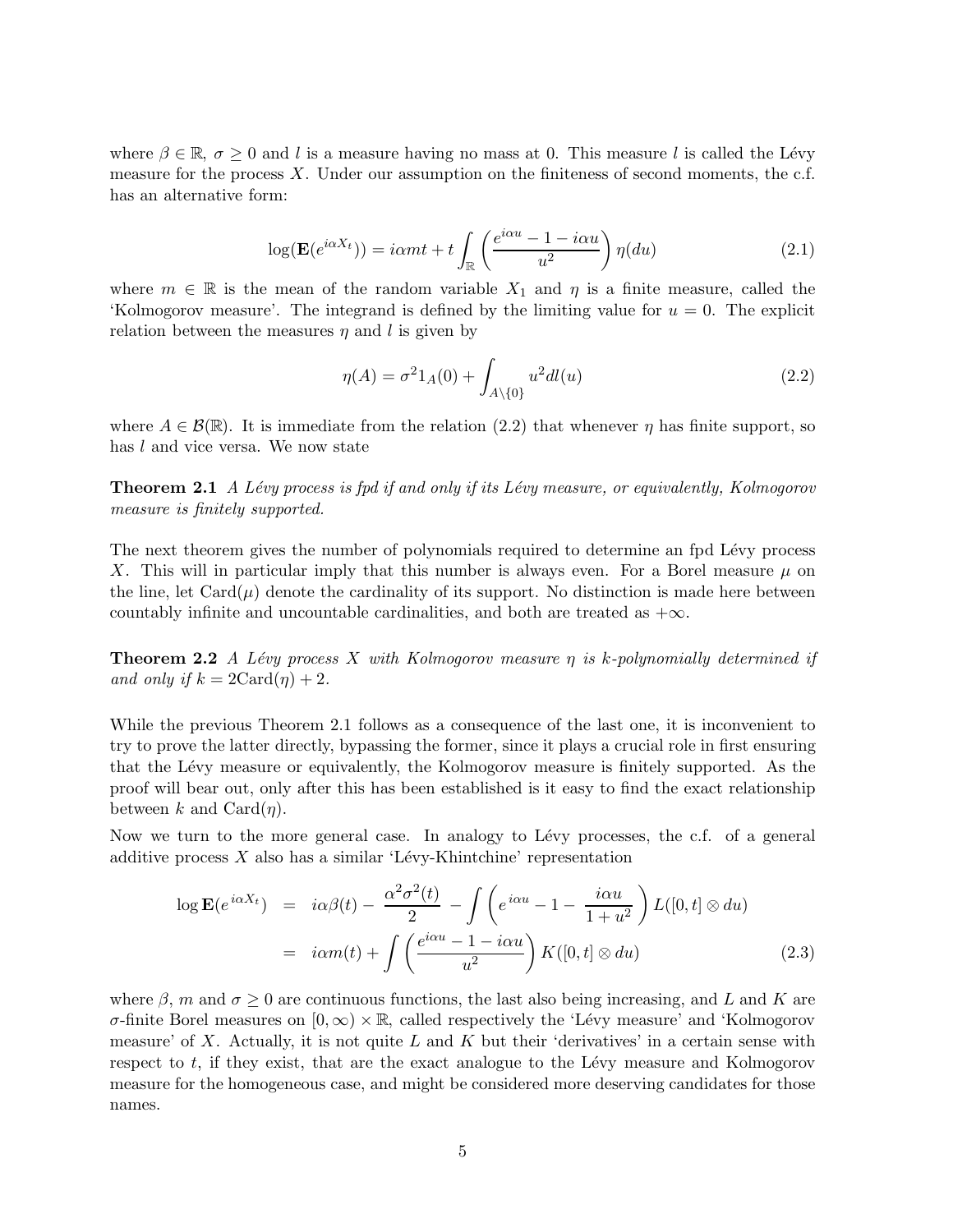In view of the above,  $\mathcal{C}$ , the class of processes that we consider for the general case consists of those additive processes for which the Kolmogorov measure admits a 'derivative'  $\kappa$  in the sense that  $\kappa$  is a transition measure on  $[0,\infty) \times \mathcal{B}$  satisfying

$$
K([0,t] \times A) = \int_0^t \kappa(s, A)ds \quad \forall \, t \ge 0, \ A \in \mathcal{B}.
$$

In this case, it can be checked that moreover,

$$
\int f dK = \int f(t, u)\kappa(t, du)dt
$$
\n(2.4)

whenever  $f : [0, \infty) \times \mathbb{R} \to \mathbb{R}$  is a function such that either side is well-defined. We designate  $\kappa$ as 'derivative measure' of K.

This class  $\mathcal C$  is fairly rich, containing such examples as Gaussian additive processes, nonhomogeneous compound Poisson processes etc. Naturally, any additive process which arises as the independent sum of two processes of the above kinds, also belongs to  $C$ . It should also be noted that C contains all Lévy processes, for which  $\kappa(t, \cdot) \equiv \eta(\cdot)$ . The necessary and sufficient condition characterising elements of  $\tilde{\mathcal{C}}$  that we get would therefore naturally be expected to be in terms of the derivative measure  $\kappa(\cdot, \cdot)$  It appears quite difficult even to formulate this, or a simila condition, in terms of the Kolmogorov measure K (or the Lévy measure L) instea of  $\kappa$ . In fact, this seems to be precisely the stumbling block in obtaining a characterisation, among all additive processes, of those which are fpd.

The characterisation in this case is that the Kolmogorov measure be supported on the graphs of finitely many measurable functions. In similarity to the homogeneous case, it is convenient to first show this fact, and only after establishing this, to give the exact relationship between the number of functions and number of polynomials.

**Theorem 2.3** Let X be an additive process of the class  $\mathcal{C}$ . Then

- (a) If there exists an  $n \geq 0$  and a measurable function  $(x_1, \ldots, x_n, p_1, \ldots, p_n) : [0, \infty) \rightarrow$  $\mathbb{R}^n \times [0,\infty)^n$  such that
	- for each  $0 \leq j \leq 2n$ ,  $\sum_{i=1}^{n} p_i(t) \{x_i(t)\}^j$  is a polynomial in t almost everywhere, and
	- $\kappa(t, du) = \sum_{i=1}^n p_i(t) \, \delta_{x_i(t)}(du), t \ge 0$ , is a version of the derivative measure,

and  $m(\cdot)$  is a polynomial, then X is fpd in C.

(b) Conversely, suppose X is fpd in C, and is determined by  $\{P_i(X), 1 \leq j \leq k\}$ . If  $\kappa$  is a version of the derivative measure associated with  $X$ , then there exists a measurable function  $(x_1, x_2,...,x_k, p_1, p_2,...,p_k) : [0, \infty) \to \mathbb{R}^k \times [0, \infty)^k$  such that

$$
\kappa(t, du) = \sum_{i=1}^{k} p_i(t) \, \delta_{x_i(t)}(du) \qquad \text{for almost every } t.
$$

Further, this function has the property that for all j,  $0 \le j \le k-2$ ,

$$
\sum_{i=1}^{n} p_i(t) \{x_i(t)\}^j
$$

is a polynomial for almost every t.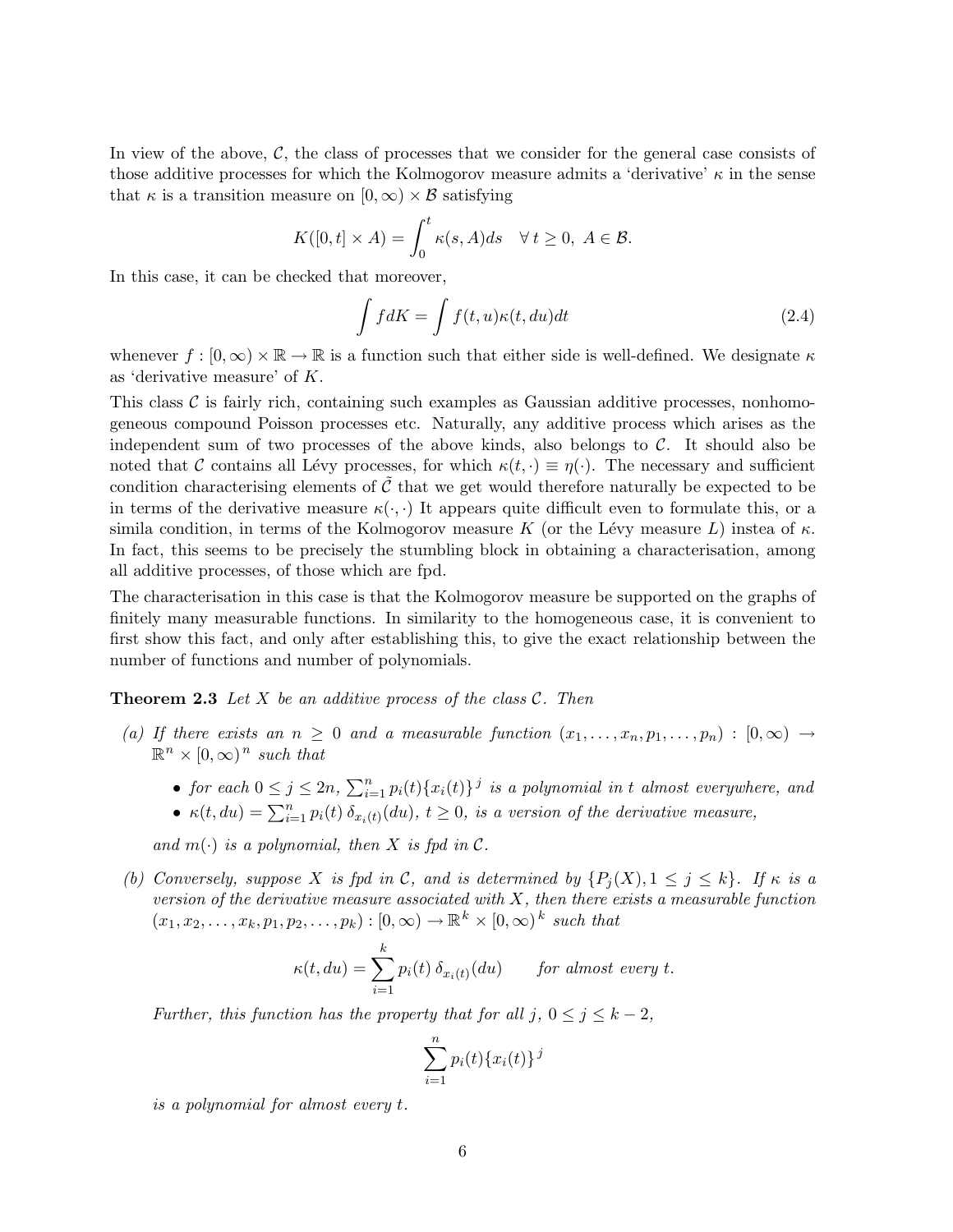Here and in the sequel, when we say that a function is a polynomial in  $t$  almost everywhere, we mean the existence of a polynomial in  $t$  with which the stated function agrees for almost every  $t \geq 0$ .

In analogy with Theorem 2.2 of the homogeneous case, in the general case too the same relation between the cardinality of the support of the derivative measure and the number of polynomials required to determine the underlying process obtains. Here, since the derivative measure  $\kappa(t, \cdot)$ depends on t, the relation turns out to involve the maximum value of  $Card(\kappa(t, \cdot))$  with positive measure. Let  $\ell$  denote the lebesgue measure on the line.

**Theorem 2.4** Suppose X is an additive process and  $\kappa$  a version of its derivative measure. Then X is k-p.d. if and only if  $k = 2n + 2$ , where for Lebesque almost every  $t \geq 0$ , Card $(\kappa(t, \cdot)) \leq n$ and for a set of t of positive Lebesgue measure,  $\text{Card}(\kappa(t, \cdot)) = n$ .

Theorem 2.4 essentially says that X is  $k$ -p.d. if and only if k is even and

$$
\frac{k}{2} - 1 = \max\{j : \ell\{t : \text{Card}(\kappa(t, \cdot)) = j\} > 0\}.
$$

We show later that for every j, the set  $\{t : \text{Card}(\kappa(t, \cdot)) = j\}$  is Borel.

What do our results exactly mean for the underlying process? In the first case, it means that a L´evy process is fpd if, and only if, its jumps, when they occur, can have sizes only in a fixed finite set. For the Lévy measure (see Ito  $[I]$ , page 145) is nothing but a multiple of the "jump" distribution" of the process. However, finitely supported jump distributions conform to the definition as the distribution of the "first jump".

In the non-homogeneous case too, our result implies that jumps at any time  $t$  can take values in a finite set, but there is a difference; namely, that this set now depends on the time  $t$ . For, the form of the derivative of  $L$  we referred to earlier will also be the same as that of  $K$ , only, whereas the former puts no mass at  $[0, \infty) \times \{0\}$ , the latter will in general do so, unless the Gaussian part of the process is deterministic.

### 3 A Key Lemma

The key result that is used in proving the results is the following lemma. Recall that by the k-th moment of a finite measure on  $(\mathbb{R}, \mathcal{B}(\mathbb{R}))$  we mean the integral, provided it exists, of the function  $x \mapsto x^k$  with respect to that measure.

**Lemma 3.1** A finite measure  $\mu$  on  $\mathbb R$  is determined by finitely many of its moments if and only if it is finitely supported. In such a case, the minimal number of moments (excluding the zeroth moment) that are required to determine  $\mu$  is  $2Card(\mu)$ .

**Proof :** Suppose first that  $Card(\mu)$  is finite. Then it can be written as follows:

$$
\mu = \sum_{i=1}^{n} p_i \delta_{r_i} \tag{3.5}
$$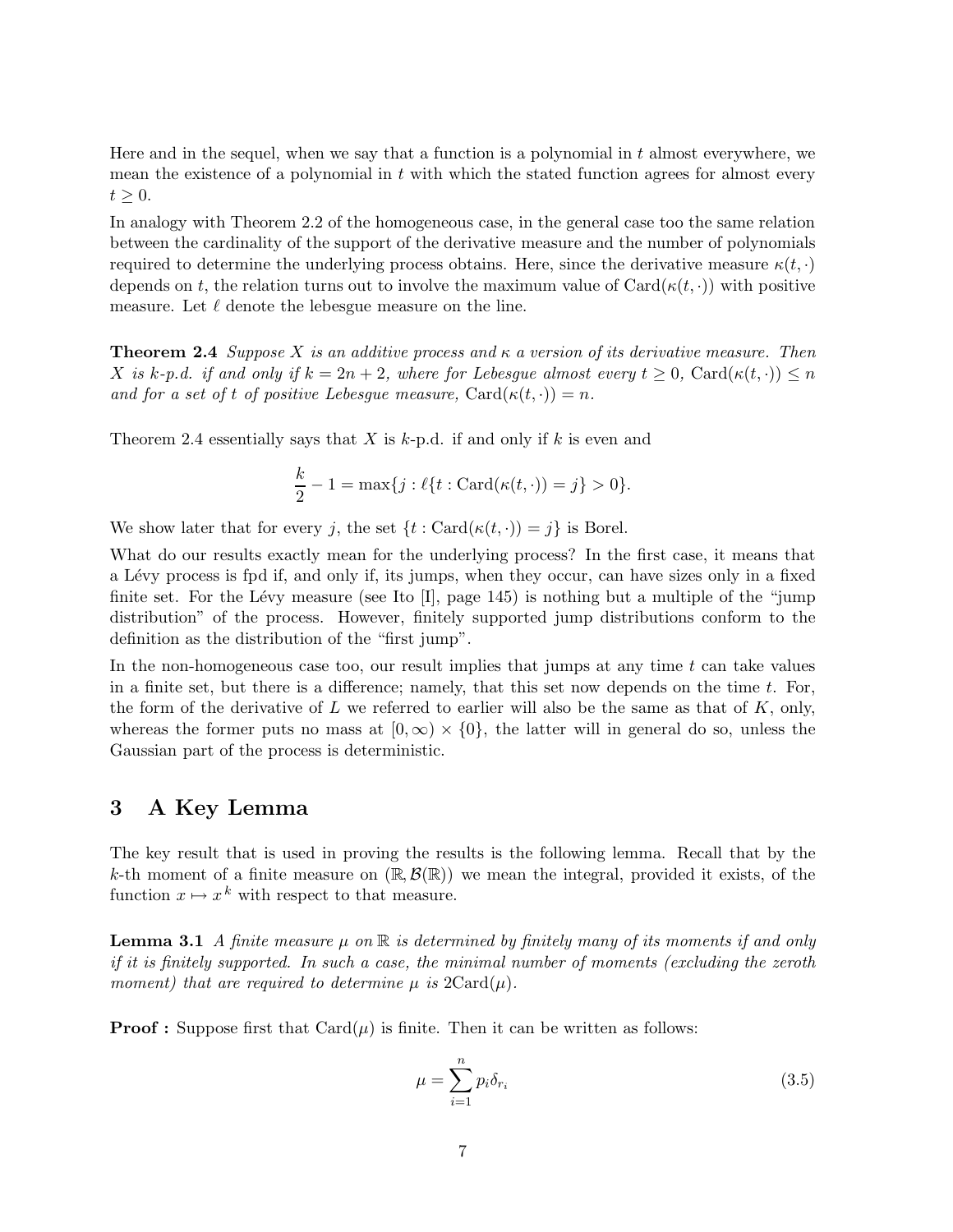for some  $n \geq 1$ , where  $p_i > 0$  for  $i = 1, \ldots, n$ ,  $\delta_a$  is the Dirac measure at the point a and  $r_i$ 's are distinct real numbers. We show that  $2n$  many moments determine the measure  $\mu$ . Suppose that there exist another finite measure  $\overline{\mu}$  such that

$$
\int_{\mathbb{R}} u^j \mu(du) = \int_{\mathbb{R}} u^j \overline{\mu}(du) \quad \text{for } j = 0, 1, \dots, 2n.
$$
 (3.6)

Further, from (3.5), we have

$$
\int_{\mathbb{R}} \prod_{j=1}^{n} (u - r_i)^2 \mu(du) = \sum_{i=1}^{n} p_i \prod_{j=1}^{n} (r_i - r_j)^2 = 0.
$$

The above integral can be expressed as a function of the constants  $r_1, \ldots, r_n$  and the first  $2n$ moments of  $\mu$  only. Since  $\int_{\mathbb{R}} u^j \mu(du) = \int_{\mathbb{R}} u^j \overline{\mu}(du)$  for  $j = 0, 1, ..., 2n$ , we have

$$
\int_{\mathbb{R}} \prod_{j=1}^{n} (u - r_i)^2 \overline{\mu}(du) = 0.
$$

But the function  $f(u) = \prod_{j=1}^{n} (u - r_i)^2$  is a non-negative function vanishing only at the points  $r_1, r_2, \ldots, r_n$ , therefore we have

$$
\overline{\mu}(\{r_1,\ldots,r_n\}^c)=0.
$$

In other words,  $\overline{\mu}$  can be written as

$$
\overline{\mu} = \sum_{i=1}^n p'_i \delta_{r_i}
$$

where  $p'_i \geq 0$  for  $i \geq 0$ . It remains to show  $p'_i = p_i$ ,  $1 \leq i \leq n$ . Now, from the form of  $\mu$  and  $\overline{\mu}$ , we have the following sets of linear equations:

$$
\sum_{i=1}^{n} p_i r_i^j = \int_{\mathbb{R}} u^j \mu(du) \quad \text{and} \quad \sum_{i=1}^{n} p'_i r_i^j = \int_{\mathbb{R}} u^j \overline{\mu}(du), \quad j = 0, 1, \dots, n-1.
$$

This can be expressed as

$$
\mathbf{A}\mathbf{p}=\mathbf{C}=\mathbf{A}\mathbf{p}'
$$

where

$$
\mathbf{A} = \begin{pmatrix} 1 & 1 & \dots & 1 \\ r_1 & r_2 & \dots & r_n \\ \vdots & \vdots & & \vdots \\ r_1^{n-1} & r_2^{n-1} & \dots & r_n^{n-1} \end{pmatrix}, \mathbf{p} = \begin{pmatrix} p_1 \\ p_2 \\ \vdots \\ p_n \end{pmatrix}, \mathbf{p'} = \begin{pmatrix} p'_1 \\ p'_2 \\ \vdots \\ p'_n \end{pmatrix}
$$
  
and 
$$
\mathbf{C} = \begin{pmatrix} \int_{\mathbb{R}} \mu(du) \\ \int_{\mathbb{R}} u\mu(du) \\ \vdots \\ \int_{\mathbb{R}} u^{n-1}\mu(du) \end{pmatrix} = \begin{pmatrix} \int_{\mathbb{R}} \overline{\mu}(du) \\ \int_{\mathbb{R}} u\overline{\mu}(du) \\ \vdots \\ \int_{\mathbb{R}} u^{n-1}\overline{\mu}(du) \end{pmatrix}.
$$

Since the matrix **A** is a non-singular (Vandermonde) matrix, we have  $p' = p$ . This completes the proof of the if part of the first statement.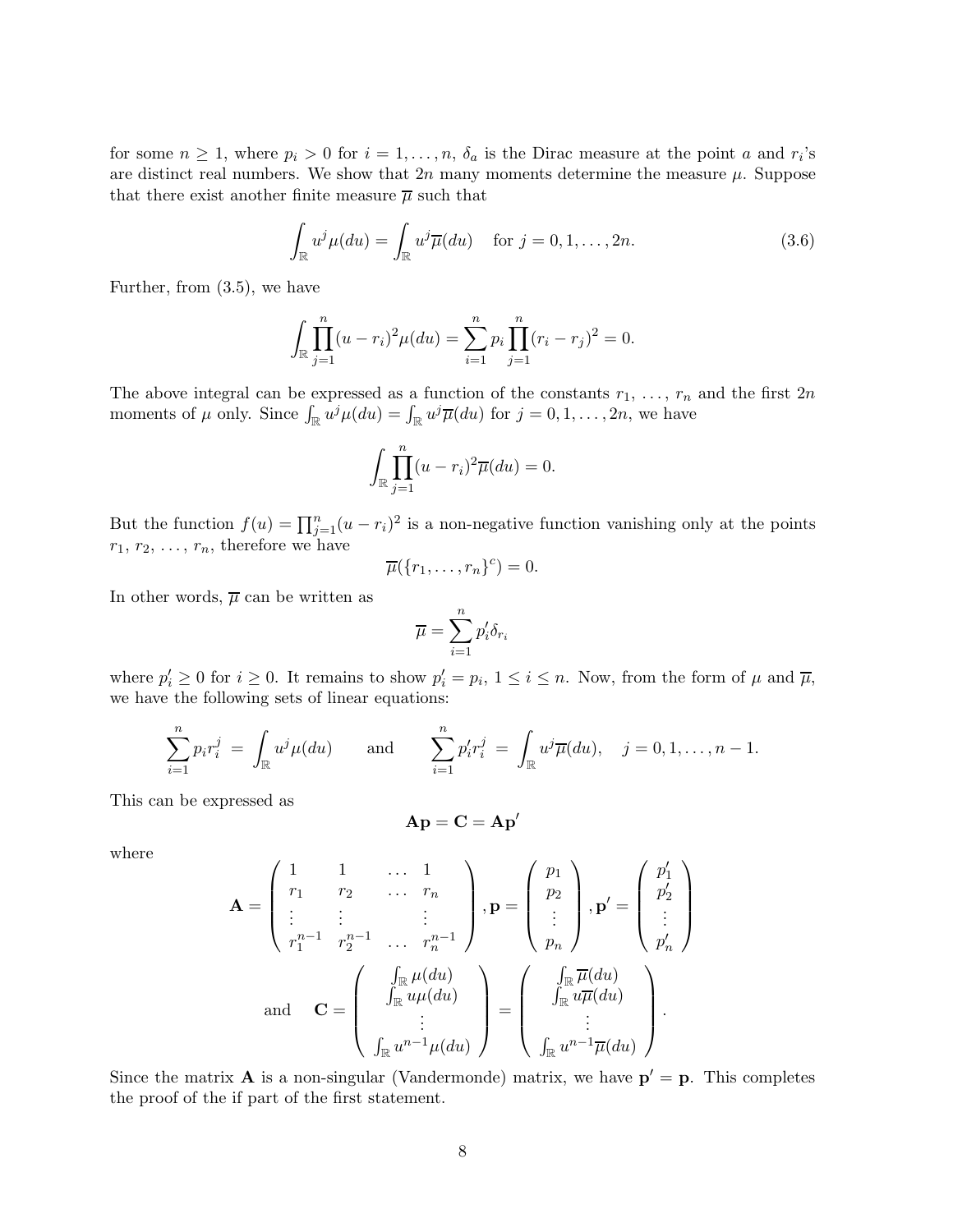For the only if part, suppose that  $\mu$  is not finitely supported. Fix any  $k \geq 1$ . We exhibit another finite measure  $\overline{\mu}$  such that the first  $(k-1)$  moments and total measures of  $\mu$  and  $\overline{\mu}$  match.

Since the support of  $\mu$  is not finite, we can pick  $(k+1)$  distinct points  $r_1, r_2, \ldots, r_k, r_{k+1}$  in the support of  $\mu$  and take open neighbourhoods  $A_i$  of  $r_i$ ,  $i = 1, 2, \ldots, k + 1$  with  $\mu(A_i) > 0$  and  $A_i \cap A_j = \emptyset$ . Now consider the following real vector space of signed measures.

$$
\mathcal{V} = \left\{ \nu : \nu(A) = \sum_{i=1}^{k+1} c_i \mu(A \cap A_i), c_i \in \mathbb{R}, A \in \mathcal{B}(\mathbb{R}) \right\}.
$$

This clearly has dimension  $k + 1$ . Define now the linear map  $\Lambda : \mathcal{V} \to \mathbb{R}^k$  as

$$
\Lambda(\nu) = \bigg(\int \nu(du), \int u\nu(du), \ldots, \int u^{k-1}\nu(du)\bigg).
$$

Since the range of  $\Lambda$  (a subspace of  $\mathbb{R}^k$ ) has dimension at most k, the nullity of  $\Lambda$  must be at least 1. Choose a non-zero element in the null space of  $\Lambda$ , say

$$
\nu'(A) = \sum_{i=1}^{k} c_i \mu(A \cap A_i),
$$

and scale it suitably so that  $|c_i| < 1$  for  $i \geq 1$ . Let us call the resulting signed measure  $\nu$ . We now define  $\overline{\mu}$  by

$$
\overline{\mu}(A) = \mu(A) + \nu(A).
$$

Clearly  $\overline{\mu}$  is a positive measure and since  $\nu$  is non-zero  $\overline{\mu} \neq \mu$ . Further, for each  $j = 0, 1, \ldots, k-1$ , we have

$$
\int u^j \overline{\mu}(du) = \int u^j \mu(du) + \int u^j \nu(du) = \int u^j \mu(du).
$$

To prove the second statement, we observe that dividing by the whole mass of the measure  $\mu$ , we can reduce the question to a problem about probability measures, so we now consider only the case of probability measures. We require two subsidiary lemmas for this.

**Lemma 3.2** Given a symmetric matrix A of order  $n \times n$ , we can associate a probability measure  $\mu_A$  supported on at most n points such that for each  $j \geq 1$ , the j-th moment of  $\mu_A$  is given by the first diagonal entry of the matrix  $A^j$ .

**Proof :** Let  $\{e_0, e_1, \ldots, e_{n-1}\}$  be the standard basis of  $\mathbb{R}^n$  and  $(\cdot, \cdot)$  the Euclidean inner product. Since A is symmetric, its eigenvalues, say  $\lambda_1, \lambda_2, \ldots, \lambda_n$  are real, and we can write its spectral decomposition as  $A = \sum_{j} \lambda_j P_j$  where  $P_j$ 's are the orthogonal projections of rank 1 onto eigenspaces corresponding to the eigenvalues  $\lambda_i$ .

Now we define the probability measure  $\mu_A$  supported on  $\lambda_1, \lambda_2, \ldots, \lambda_n$  with masses  $(e_0, P_1e_0)$ ,  $(e_0, P_2e_0), \ldots, (e_0, P_ne_0)$  respectively. Since  $(e_0, P_je_0) \ge 0$  and  $\sum_i(e_0, P_ie_0) = (e_0, \sum_i P_i e_0)$  $(e_0, Ie_0) = 1$ , this indeed defines a probability measure. Moreover,  $\forall j \geq 1$ , we have that  $A^j = \sum_j \lambda_i^j P_i$  and hence

$$
\int x^j \mu_a(dx) = \sum_i \lambda_i^j(e_0, P_j e_0) = (e_0, \sum_j \lambda_i^j P_i e_0) = (e_0, A^j e_0).
$$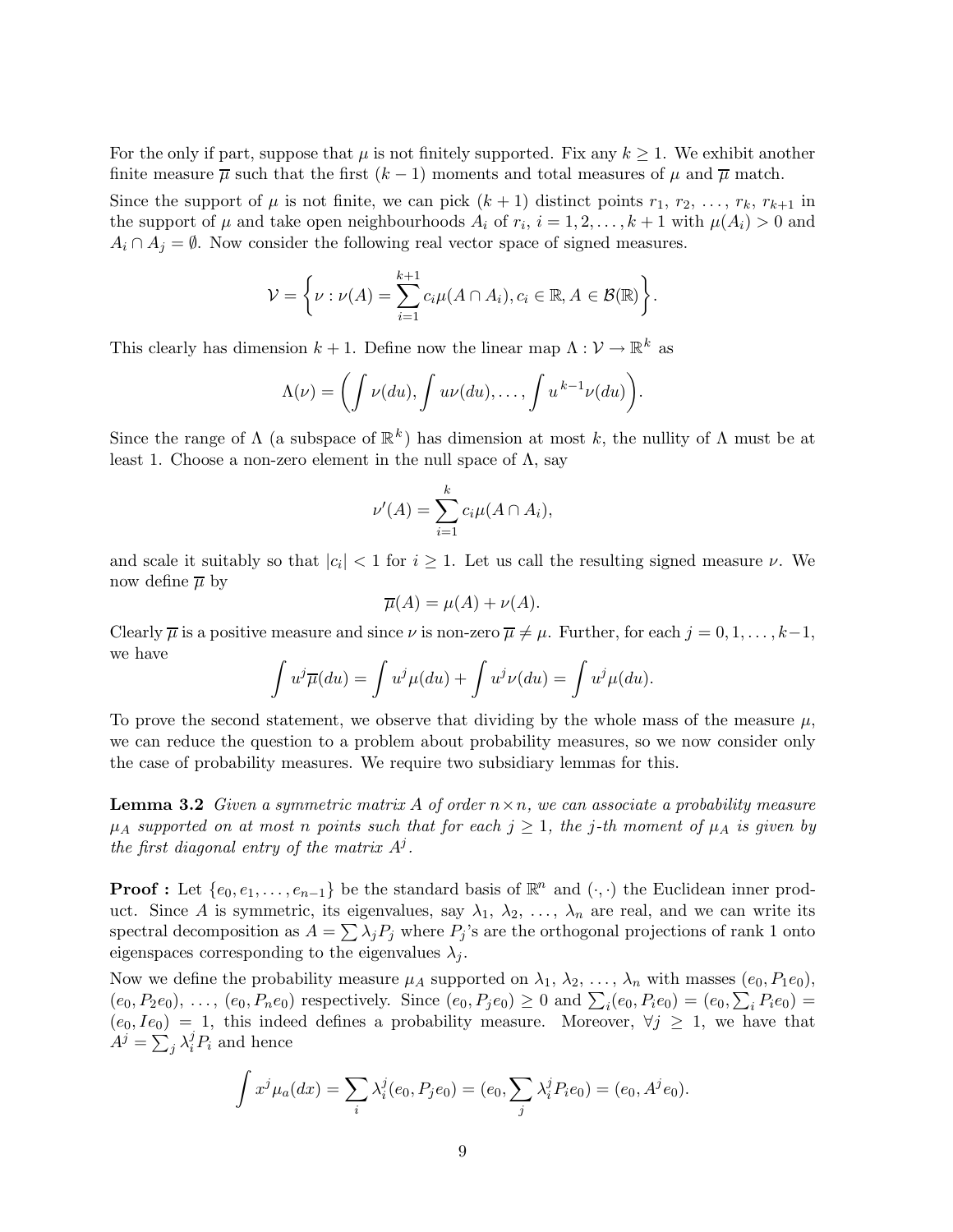This completes the proof of the lemma.

**Lemma 3.3** Given a probability measure  $\mu$  supported on a set of n distinct points there exists a symmetric tridiagonal matrix A of order  $n \times n$  such that  $\mu = \mu_A$  with the property that if its off-diagonal entries are denoted by  $b_0, b_1, \ldots, b_{n-2}$ , then  $b_j \neq 0$  for  $j = 0, 1, \ldots, n-2$ .

**Proof :** Since  $\mu$  is supported on n points,  $\mathbb{L}^2(\mu)$  is an n-dimensional vector space. Let  ${f_0, f_1, \ldots, f_{n-1}}$  be the orthonormal basis of orthogonal polynomials obtained by applying the Gram-Schmidt process on  $\{1, x, x^2, \ldots, x^{n-1}\}$ , which can easily be seen to be linearly independent. Notice that  $f_0 = 1$ .

Now consider the linear operator A on  $\mathbb{L}^2(\mu)$  defined as  $Af(x) = xf(x)$ . We claim that the matrix representation of A with respect to the basis  $\{f_0, f_1, \ldots, f_{n-1}\}\$ is tridiagonal.

If  $\mathbb{S}_j = \text{span}\{1, x, \ldots, x^{j-1}\}\$  then the span of  $\{f_0, f_1, \ldots, f_{j-1}\}\$ is also  $\mathbb{S}_j$ . Thus,  $A(\mathbb{S}_j) \subseteq \mathbb{S}_{j+1}$ . This means that the representation of A with respect to  $\{f_0, f_1, \ldots, f_{n-1}\}$  will be of the form:

$$
A = \left(\begin{array}{cccccc} \star & \star & \star & \ldots & \star & \star & \star & \star \\ \star & \star & \star & \ldots & \star & \star & \star & \star \\ 0 & \star & \star & \ldots & \star & \star & \star & \star \\ 0 & 0 & \star & \ldots & \star & \star & \star & \star \\ \vdots & \vdots & \vdots & \vdots & \vdots & \vdots & \vdots & \vdots \\ 0 & 0 & 0 & \ldots & 0 & \star & \star & \star \\ 0 & 0 & 0 & \ldots & 0 & 0 & \star & \star \end{array}\right)
$$

where  $\star$  denotes a possibly non-zero entry. Since A is a self-adjoint operator, the resulting matrix is symmetric. Thus, it will be tridiagonal, that is,

$$
A = \begin{pmatrix} a_0 & b_0 & 0 & \dots & 0 & 0 & 0 & 0 \\ b_0 & a_1 & b_1 & \dots & 0 & 0 & 0 & 0 \\ 0 & b_1 & a_2 & \dots & 0 & 0 & 0 & 0 \\ \vdots & \vdots & \vdots & \vdots & \vdots & \vdots & \vdots & \vdots & \vdots \\ 0 & 0 & 0 & \dots & 0 & b_{n-3} & a_{n-2} & b_{n-2} \\ 0 & 0 & 0 & \dots & 0 & 0 & b_{n-2} & a_{n-1} \end{pmatrix}.
$$

Now, we note that  $A^j$  represents multiplication by  $x^j$  for  $j \ge 1$ . Therefore,

$$
(e_0, A^j e_0) = (f_0, x^j f_0) = \int f_0 x^j f_0 \mu(dx) = \int x^j \mu(dx)
$$

for each  $j \geq 1$ . So by the first part of the argument,  $m_i(\mu) = m_i(\mu_A)$  for  $j = 1, 2, \ldots$  where  $m_i(\nu)$  stands the j-th moment of the measure  $\nu$ . As we already know that  $\mu$  is supported only on *n* points, we have  $\mu_A = \mu$ .

Also we now claim that  $b_j \neq 0$  for  $0 \leq j \leq n-2$ . If not,

$$
Af_j = b_{j-1}f_{j-1} + a_jf_j + b_jf_{j+1} = b_{j-1}f_{j-1} + a_jf_j.
$$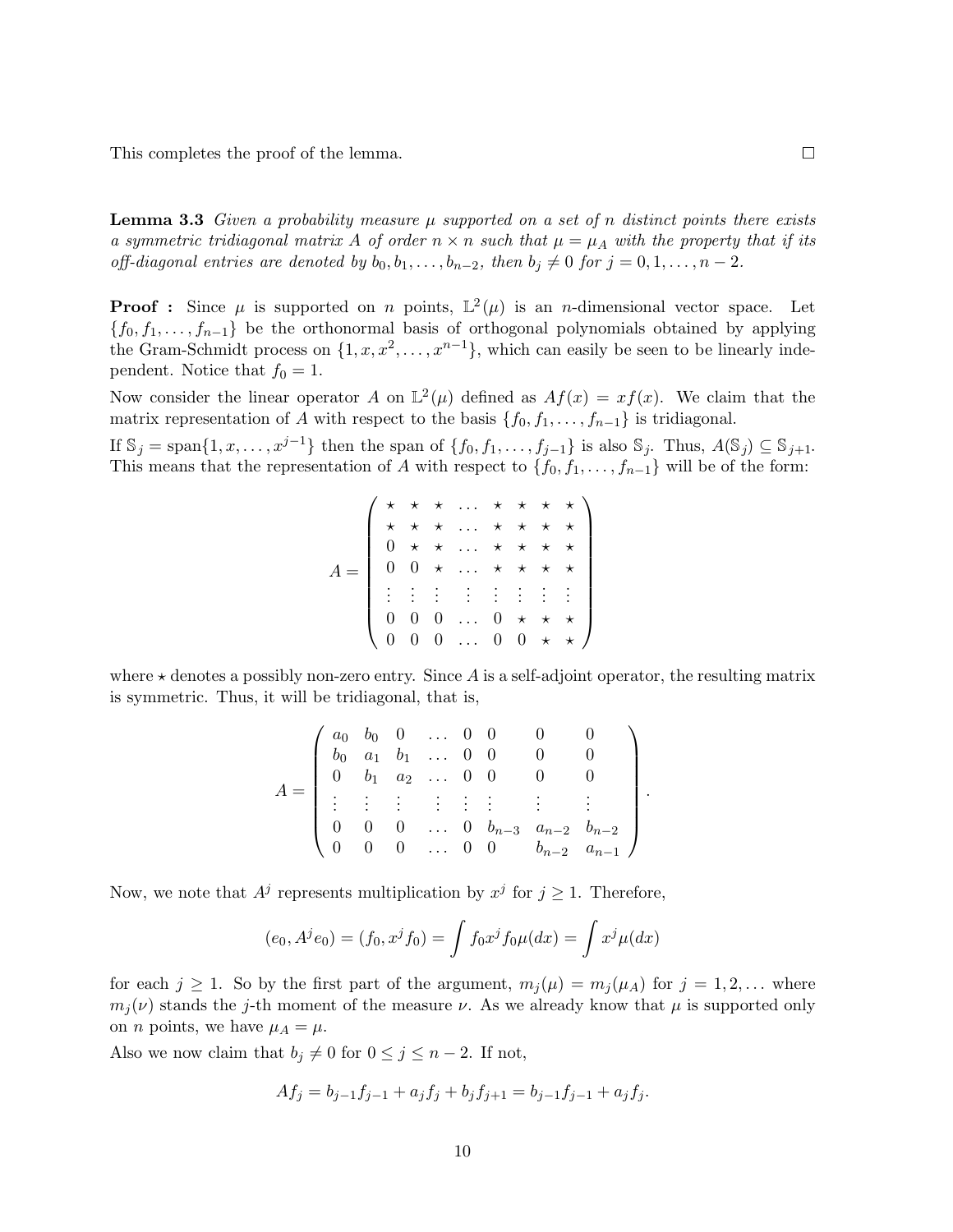Then, we have

$$
\mathrm{span}\{f_0, Af_0, Af_1, \ldots, Af_j\} \subseteq |\text{: span}\{f_0, f_1, \ldots, f_j\}.
$$

But since span $\{f_0, f_1, \ldots, f_j\} = \text{span}\{1, x, \ldots, x^j\}$  and A is a linear operator, we have

$$
\text{span}\{Af_0, Af_1, \dots, Af_j\} = \text{span}\{A1, Ax, \dots, Ax^j\} = \text{span}\{x, x^2, \dots, x^{j+1}\}.
$$
\n
$$
\text{Therefore, } \text{span}\{f_0, f_1, \dots, f_{j+1}\} = \text{span}\{1, x, \dots, x^{j+1}\}
$$
\n
$$
= \text{span}\{f_0, Af_0, Af_1, \dots, Af_j\}
$$
\n
$$
\subseteq \text{span}\{f_0, f_1, \dots, f_j\}.
$$

This contradicts the orthogonality of the vectors  $\{f_0, f_1, \ldots, f_{i+1}\}.$ 

Now we are in a position to complete the proof of the key lemma. We assume that  $\mu$  is supported on *n* points. We now need to construct another measure  $\overline{\mu}$  such that first  $(2n - 1)$  moments of both  $\mu$  and  $\overline{\mu}$  are same.

Consider the tridiagonal matrix A as in Lemma 3.3 such that  $\mu = \mu_A$ . We construct another tridiagonal matrix B of order  $(n + 1) \times (n + 1)$  in the following way. Choose  $b_{n-1}, a_n \in \mathbb{R}$  such that  $b_{n-1} \neq 0$  and consider the matrix

$$
B = \left(\begin{array}{cc} A & g_n \\ g'_n & a_n \end{array}\right)
$$

where  $g'_n = ($  $n-1$  $\overline{0 \ 0 \ \ldots \ 0} \quad b_{n-1}$  and finally set  $\overline{\mu} = \mu_B$ .

Now, we claim that the first diagonal entries of  $A^j$  and  $B^j$  are same for  $j = 1, 2, \ldots, 2n - 1$  and prove it for  $j = (2n - 1)$  only. For other values of j, the same argument works. We have,

$$
B^{2n-1}(1,1)=\sum b_{1,i_1}b_{i_1,i_2}\ldots b_{i_{2n-1},1}
$$

where  $b_{i,j}$  is the  $(i, j)$ -th entry of the matrix B and the sum extends over all such possible combinations with each  $b_{i,j}$  non-zero.

Now, for each such possible combination, we can assign a path of  $(2n - 1)$  steps, on the set of numbers  $\{1, 2, \ldots, n+1\}$  in the following way: for the combination  $b_{1,i_1}, b_{i_1,i_2}, \ldots, b_{i_{2n-2},1}$  we assign the path  $1 \to i_1 \to i_2 \to i_3 \ldots \to i_{2n-2} \to 1$  (the first step is  $1 \to i_1$ , the second is  $i_1 \to i_2$ ) and so on).

Now since the given matrix is tridiagonal,  $b_{i,j}$  is non-zero only when  $|i-j| \leq 1$ . In other words, the path can move from a point i to another point j which is at most at a distance 1 from i (i.e., to  $i + 1$ ,  $i - 1$  or i). So, a path starting from 1, will take at least n steps to reach  $n + 1$ and will take at least another n more steps to come back to 1. Therefore, any path of  $(2n-1)$ steps starting from 1 cannot reach  $n + 1$ . This means that no term of the type  $b_{i,n+1}$  or  $b_{n+1,i}$ can be present in the above sum. This proves that the first diagonal entry of the matrix  $A^{2n-1}$ is same as that of  $B^{2n-1}$ .

Similarly, considering the first diagonal entry of  $A^j$  and  $B^j$ , for any  $j = 1, 2, ..., 2n - 1$ , we observe that

$$
\int x^j \mu_B(dx) = (e_0, B^j e_0) = (e_0, A^j e_0) = \int x^j \mu_A(dx)
$$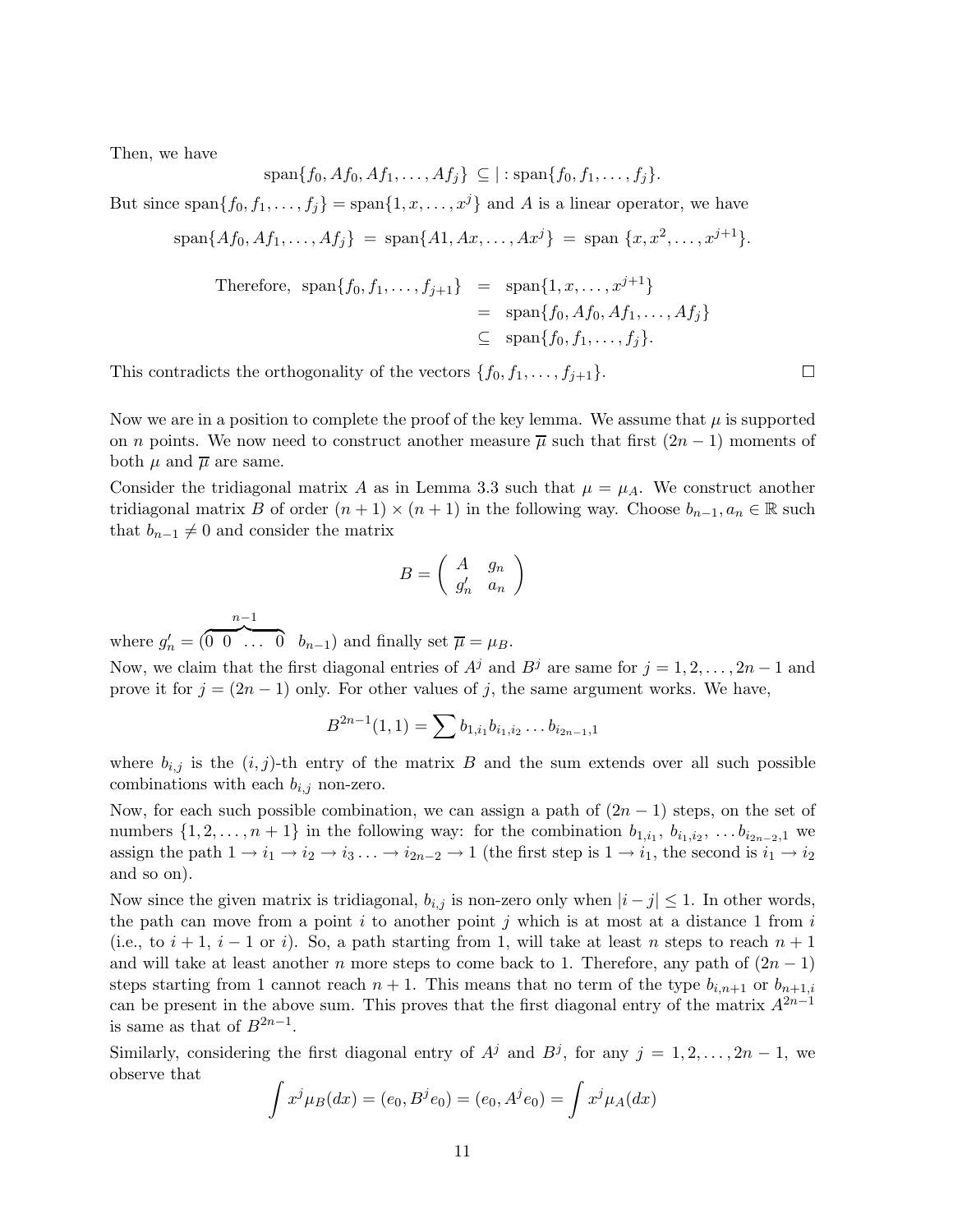for  $j = 1, 2, \ldots, 2n - 1$ .

Finally, to conclude that  $\overline{\mu} = \mu_B \neq \mu_A = \mu$ , we show that  $\mu_B$  and  $\mu_A$  differ in their 2nth moments, that is,  $B^{2n}(1,1) \neq A^{2n}(1,1)$ . For this, we simply repeat the argument of the previous paragraphs to observe that

$$
B^{2n}(1,1) = \sum b_{1,i_1} b_{i_1,i_2} \cdots b_{i_{2n-1},1}
$$

so that the only way any of the indices  $i_j$  can equal  $n+1$  is through  $i_1 = 2$ ,  $i_2 = 3, \ldots, i_n = n+1$ ,  $i_{n+1} = n, \ldots, i_{2n-1} = 2$ . Thus,  $B^{2n}(1,1)$  is free of  $a_n$ , and also the only term in it that involves  $b_{n-1}$  equals  $\prod_{i=0}^{n-1} b_i^2$ . In other words,

$$
B^{2n}(1,1) = \prod_{i=0}^{n-1} b_i^2 + \sum_{1 \le i_j \le n} b_{1,i_1} b_{i_1,i_2} \cdots b_{i_{2n-1},1} = \prod_{i=0}^{n-1} b_i^2 + A^{2n}(1,1) \ne A^{2n}(1,1).
$$

This completes the proof.

**Remark** 3.1 The choice of the matrix  $B$  from the matrix  $A$  as in the above proof can be made by the application of a fixed continuous function  $\mathbb{R}^{2n-1} \to \mathbb{R}^{2n+1}$  by putting 1, for example, for both the numbers  $a_n$  and  $b_{n-1}$ .

The pair of lemmas 3.2 and 3.3 establish a one-to-one correspondence between the set of Borel probability measures  $\mathbb{P}_n$  supported on n points and  $\mathcal{A}_n$ , a certain set of symmetric tridiagonal matrices of order n; namely, those which arise as described in the proof of Lemma 3.3. A natural question then is, whether this correspondence has any topological significance. Clearly,  $\mathcal{A}_n$ , looked at as a subset of  $\mathbb{R}^{2n-1}$ , inherits the relative topology, and we can equip  $\mathbb{P}_n$  with the relative topology inherited from the topology of weak convergence. The following lemma will yield the bicontinuity of this bijection. We shall require this result for the non-homogeneous case.

**Lemma 3.4** If  $A_l$ ,  $l \geq 1$  and A are in  $A_n$ , then  $\mu_{A_l}$  converges weakly to  $\mu_A$  if and only if  $A_l$ converges to A as  $l \to \infty$ .

**Proof :** Let us write, for simplicity,  $\mu$  for  $\mu_A$  and  $\mu_l$  for  $\mu_{A_l}$ ,  $l \geq 1$ . The "if" part of the statement is easily derived from the fact that the convergence of  $A_l$  to  $A$  implies the convergence of each moment of  $\mu_l$  to the corresponding moment of  $\mu$ . Since  $\mu$ , being supported only on a finite set of points, is determined by its moments, this gives us the required weak convergence.

For the "only if" part, we claim first that all moments of  $\mu_l$  converge to the corresponding moments of  $\mu$ . This is because all  $\mu_l$  must be supported inside one compact set (taking union of closed intervals around the points in the support of  $\mu$  will suffice).

As a result, the entries of the matrix  $A_l$ , which are but rational, hence continuous, functions of the moments of  $\mu_l$ , will also converge to the respective functions of the moments of  $\mu$ , or in other words, the corresponding entries of  $A$ .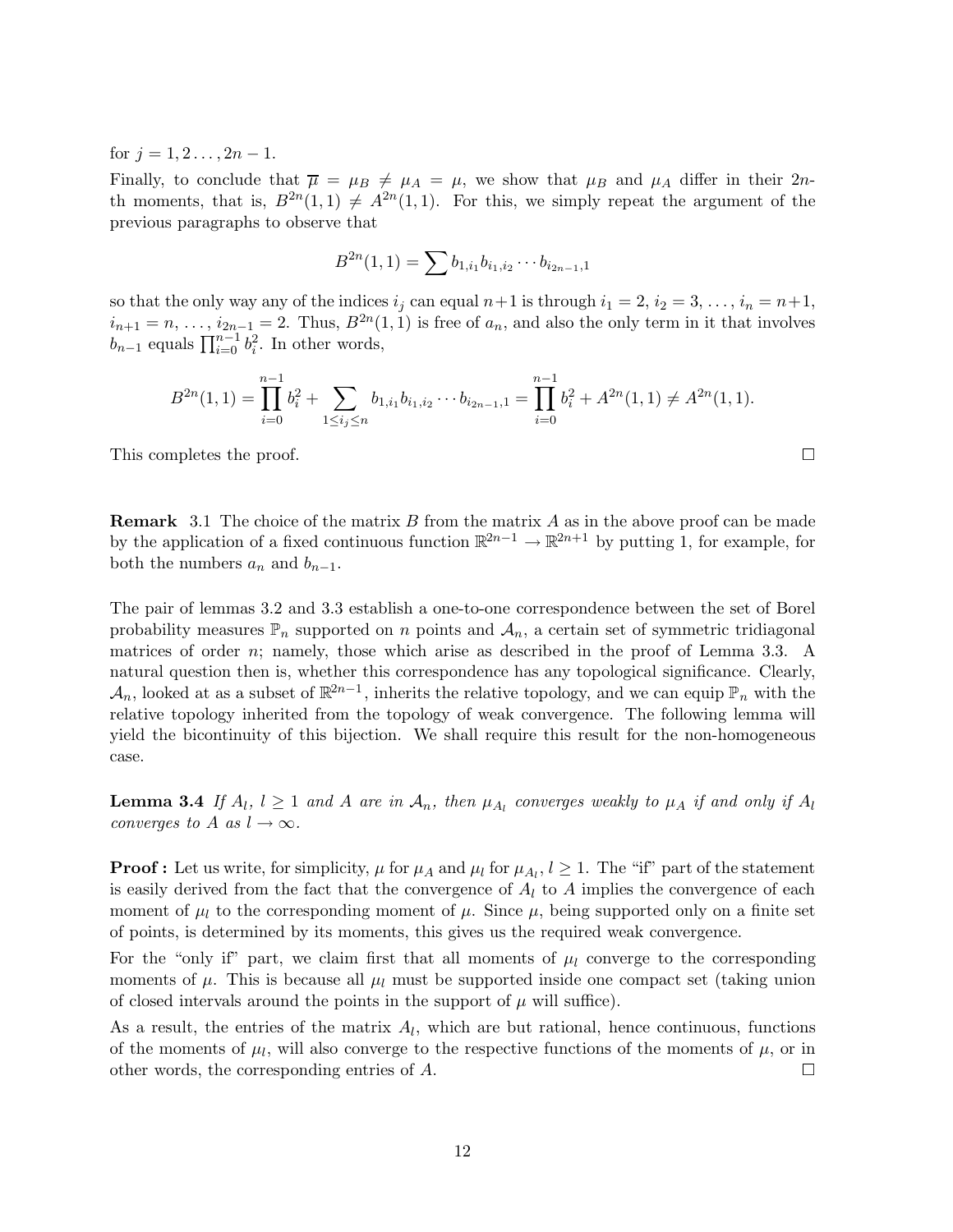Remark 3.2 If the tridiagonal matrices A and B are as in Remark 3.1, the foregoing lemma establishes the fact that the resulting measure  $\mu_B$  is also obtained from  $\mu_A$  by the application of a continuous function from  $\mathbb{P}_n$  into  $\mathbb{P}_{n+1}$ , where both sides inherit the topology of weak convergence.

# 4 Proofs of The Theorems

We first recall from section 2 the necessary and sufficient condition for non-emptiness of  $\{P_i:$  $1 \leq j \leq k$  : the moment functions  $t \mapsto \mathbf{E} X_t^j$  $t_i^j$ , be polynomials  $\forall 1 \leq j \leq k$ . In order to interpret our problem in terms of the L´evy measure and Kolmogorov measure, we need to consider what are known as the *cumulants* of  $X_t$  for  $t \geq 0$ .

The cumulant of order  $j \geq 1$  of a random variable is defined as  $i^{-j}$  times the j-th derivative of the logarithm of its characteristic function at 0 if it exists (see Gnedenko [G], page 253). Therefore the equivalence of the existence of cumulants and moments of each order follows. In particular, the first cumulant equals the mean and the second, the variance. Further, one can easily show that the cumulant of every order  $j$  is a polynomial in the moments of order 1 through  $j$ ; and vice versa. Thus, an equivalent formulation to the condition for existence of time-space harmonic polynomials given earlier in Proposition 2.1 is that each of the first k cumulants of  $X_t$  exist and also be polynomials in t. These, seen as functions of t, are called the cumulant functions of the process and denoted  $c_j(t)$ ,  $j \geq 1$ , in the sequel. Of course, as mentioned earlier, this condition is trivially satisfied by Lévy processes X since any cumulant of  $X_t$  is just the corresponding cumulant of  $X_1$  multiplied by  $t$ .

The importance of the function  $m$  and the Kolmogorov measure  $K$  for an additive process arise in this context. It turns out that  $m(t)$  is the mean, hence the first cumulant of  $X_t$ , and for  $j \geq 2$ , the j-th cumulant of  $X_t$  exists if and only if the integral  $\int u^{j-2}K([0, t] \otimes du)$  is finite and in this case they are equal. In other words, for  $t \geq 0$ ,

$$
c_1(t) = m(t)
$$
 and  $c_j(t) = \int u^{j-2} K([0, t] \otimes du)$ . (4.7)

In the case when all the cumulants exist this follows easily from (2.3) since

$$
\sum_{j=1}^{\infty} c_j(t) \frac{(i\alpha)^j}{j!} = \log \mathbf{E}(e^{i\alpha X_t}) = \sum_{j=2}^{\infty} \frac{(i\alpha)^j}{j!} \int u^{j-2}K([0,t] \otimes du).
$$

Of course, for Lévy processes X the quatities in the right hand sides of (4.7) reduce to  $t \cdot m$  and  $\int u^{j-2}\eta(du)$ , both clearly polynomials.

**Proof of Theorem 2.1 :** First suppose that X is a Lévy process with Kolmogorov measure  $\eta_X$  and Card $(\eta_X) = n$ . We have to exhibit a k such that whenever for some Lévy process Y we have,  $\mathcal{P}_j(Y) = \mathcal{P}_j(X)$  for all  $1 \leq j \leq k$ , then  $Y \stackrel{d}{=} X$ . We show this for  $k = 2n + 2$ . For a Lévy process  $Z$  ( $Z = X$  or Y), the mean of  $Z_1$  and the Kolmogorov measure are denoted by  $m_Z$  and  $\eta_Z$  respectively. It is clear that we have to show  $m_Y = m_X$  and  $\eta_Y = \eta_X$ .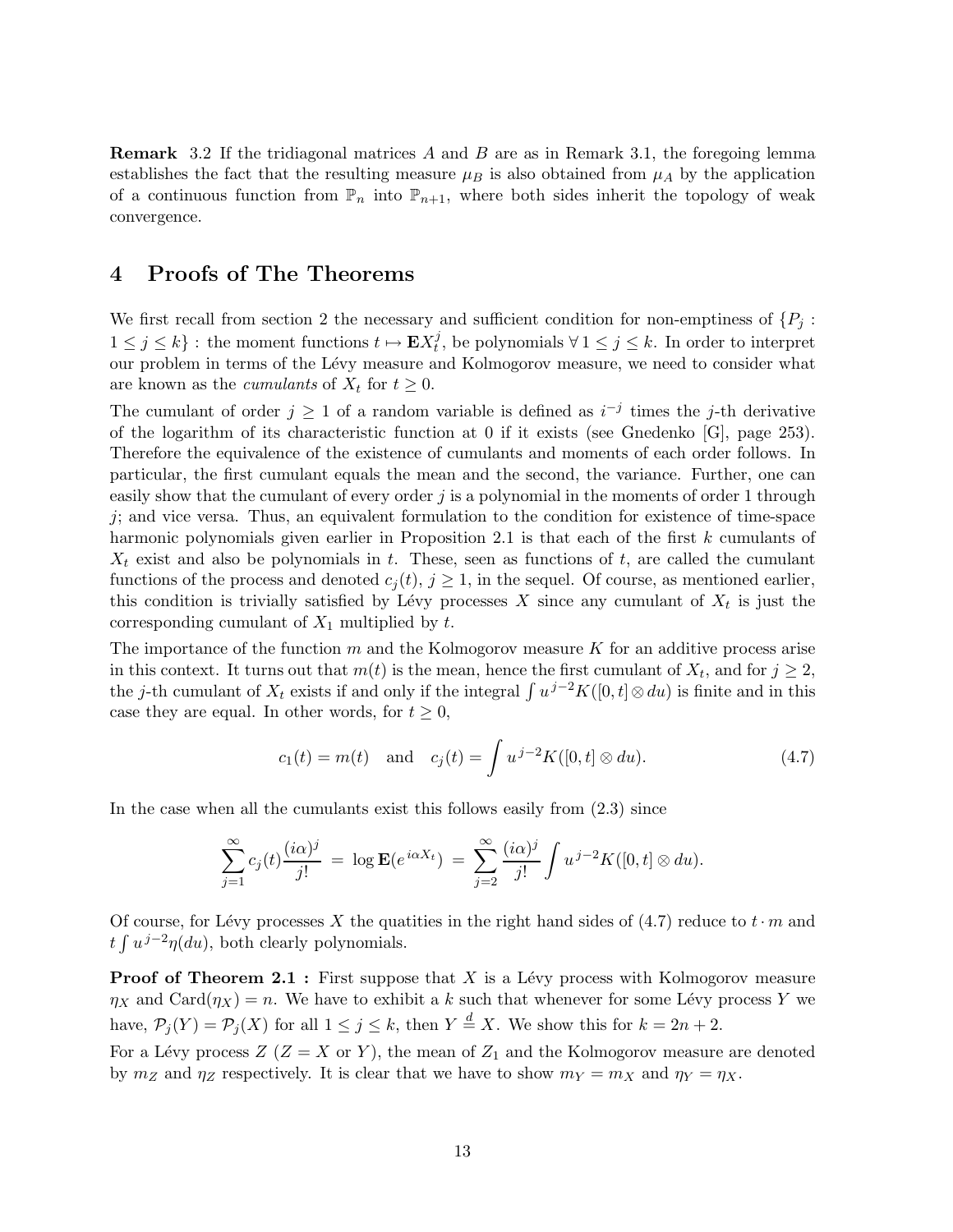From the equation (4.7) and the comment following it, we have

$$
m_X = m_Y
$$
 and  $\int_{\mathbb{R}} u^j \eta_X(du) = \int_{\mathbb{R}} u^j \eta_Y(du)$  for  $j = 0, 1, ..., 2n$ . (4.8)

Since,  $\eta_X$  is supported on n points, we now apply Lemma 3.1 to conclude that  $\eta_X = \eta_Y$ .

For the converse part, we assume that  $\eta_X$  is not finitely supported. For any fixed  $k \geq 1$ , we have to contruct a Lévy process Y such that  $\mathcal{P}_j(Y) = \mathcal{P}_j(X)$  for all  $1 \leq j \leq k$ . From the foregoing discussion, it is clear that this is tantamount to obtaining a finite measure  $\eta \neq \eta_X$ such that  $\int u^j \eta_X(du) = \int u^j \eta(du)$  for  $j = 0, 1, \ldots, k - 2$ , and setting  $m_Y = m_X$  and  $\eta_Y = \eta$ . Since  $\eta_X$  is not finitely supported, the first assertion of Lemma 3.1 guarantees the existence of such a measure  $\eta$  and this completes the proof of the theorem.

**Proof of Theorem 2.2 :** In view of the proof of Theorem 2.1, it is enough to show that if for a Lévy process X, Card $(\eta_X) = n$ , then  $\{\mathcal{P}_j : 1 \leq j \leq 2n+1\}$  does not determine the law of X; that is, there exists another Lévy process Y such that  $\mathcal{P}_j(X) = \mathcal{P}_j(Y)$  for  $1 \leq j \leq 2n + 1$  such that the laws of  $X$  and  $Y$  are not the same. As we have noted in the proof of Theorem 2.1, it is equivalent to constructing another measure  $\overline{\eta}$  such that  $\overline{\eta} \neq \eta_X$  but  $\int u^j \eta_X(du) = \int u^j \overline{\eta}(du)$ for  $j = 0, 1, ..., 2n - 1$  and setting  $m_Y = m_X$  and  $\eta_Y = \overline{\eta}$ . But this is achieved by the second part of Lemma 3.1. part of Lemma 3.1.

To carry out the same program in the non-homogeneous setup, we first need an important result (Lemma 4.1). But first let us briefly touch on a heuristic justification for expecting it to be true. If for a substantial set of points t,  $\kappa(t, \cdot)$  were supported on more than n points, then like in the homogeneous case, it could not be determined uniquely from the first  $2n$ , leave alone n, of its moments. However, unlike in the homogeneous case, to define the law of another process in  $\mathcal{C}$ , one has to handle not just the distribution of one single random variable, but that of the whole process; that is, define either a different mean function or a different Kolmogorov measure, or equivalently, derivative measure  $\overline{\kappa}$  which would keep the first n moment functionss of the process intact. The crux of the matter lies naturally in constructing  $\overline{\kappa}$  while retaining its measurability with respect to its first argument. This requires a variant of a certain result of Descriptive Set Theory, known as Novikov's Selection Theorem, stated for example in Kechris ([K], page 220, Theorem 28.8).

**Theorem 4.1** Suppose U is a Standard Borel space and V a Polish space and  $B \subseteq U \times V$ a Borel set whose projection onto U is the whole of U, that is,  $\Pi_U(B) = U$ . Suppose further that the sections  $B_x$  of B,  $x \in U$ , are all compact. Then there is a Borel measurable function  $h: U \to V$  whose graph is contained in B, that is,  $h(x) \in B_x \forall x \in U$ .

From now on, an additive process will always mean an element of the class  $\mathcal C$  defined earlier.

**Lemma 4.1** Suppose X is a process in the class C whose distribution in C is uniquely determined by the moment functions  $\mathbf{E} X_t^j$  $t_i^j$ ,  $1 \leq j \leq k$  where  $k > 1$ . Then for any version of  $\kappa$ , the set  $T \subseteq [0,\infty)$  defined by  $T = \{t \geq 0 : \text{Card}(\kappa(t,\cdot)) > k\}$  is Borel and has zero lebesgue measure.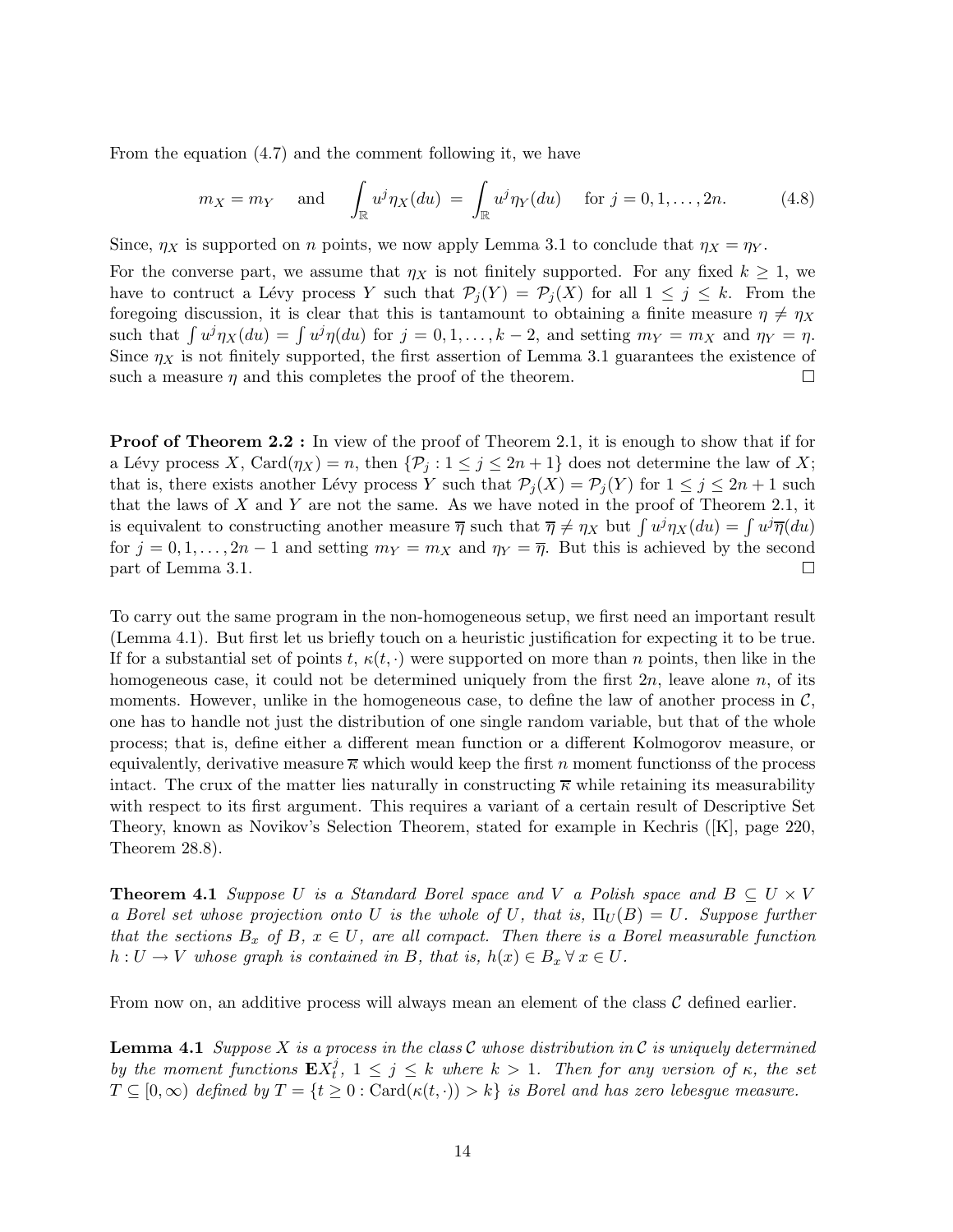**Proof:** Let us start with any version of  $\kappa$ , and construct the set T as in the statement. Towards the first assertion, define, for each  $n \geq 1$  and  $j \in \mathbb{Z}$ , the Borel sets

$$
I_{j,n} = \left\{ t : \kappa(t, (\frac{j}{2^n}, \frac{j+1}{2^n}]) > 0 \right\}.
$$

For each  $n \geq 1$ , the possibly  $+\infty$ -valued function  $f_n$  on  $[0,\infty)$  defined as

$$
f_n(t) = \sum_{j=-\infty}^{\infty} 1_{I_{j,n}}(t)
$$

is measurable. Clearly, for each t,  $f_n(t)$  is increasing in n, hence  $f = \lim_n f_n(t)$  exits and is measurable also. (Observe  $f(t) = \infty$  whenever  $f_n(t) = \infty$  for some n). Finally, we just have to note that  $T = \{t : f(t) > k\}$ , which implies that T is Borel. In fact,  $f(t)$  equals exactly Card( $\kappa(t, \cdot)$ ) in case the latter is finite. The first statement is thus established.

For the second statement, suppose if possible that  $\ell(T) > 0$ . Now note that the hypothesis of the lemma implies that X has finite moments of orders at least upto  $k$ . Therefore, for each  $t$ ,  $\int_0^t \int_{\mathbb{R}} |u|^j \kappa(s, du) ds < \infty, 0 \le j \le k - 2$ . In particular, the set

$$
I = \bigcup_{j=0}^{k-2} \left\{ t : \int |u|^j \kappa(t, du) = +\infty \right\}
$$

is a Borel set of zero lebesgue measure. Set  $\tilde{T} = T \cap I^c$ . Then clearly,  $\ell(\tilde{T}) = \ell(T) > 0$ . We now apply Theorem 4.1 to produce a contradiction.

Choose for U the set T, and for V, the following  $\sigma$ -compact Banach space:

$$
V = \left\{ \sum_{i=1}^{k} c_i g_i : c_i \in \mathbb{R}, 1 \leq i \leq k \right\},\
$$

where  $g_1, g_2, \ldots, g_k$  are non-vanishing continuous functions on  $\mathbb{R} \to \mathbb{R}$ , each bounded by 1, with the property that for any set  $E \subset \mathbb{R}$  of cardinality at least k, the functions  $g_1 1_E$ ,  $g_2 1_E$ ,  $\ldots, g_k 1_E$  are linearly independent. For  $f = \sum_{i=1}^k c_i g_i \in V$ , define  $||f|| = \left(\sum_{i=1}^k |c_i|^2\right)^{1/2}$  so that V is isometrically isomorphic to  $\mathbb{R}^k$ .

To define the set B, we introduce a definition and a notation: for  $t \in \tilde{T}$ , define the linear map  $\Lambda_t: V \to \mathbb{R}^{k-1}$  as  $\Lambda_t(f) = (\int_{\mathbb{R}} f(u)u^j \kappa(t, du))_{0 \le j \le k-2}$ . Define now  $B = \{(t, f) \in \tilde{T} \times V : \Lambda_t f =$  $0, \frac{1}{2} \leq ||f|| \leq 1$ . To show both that B is Borel and that its sections  $B_t$  are compact in V, we use the following

**Lemma 4.2** The map  $(t, f) \mapsto \Lambda_t f$  as a function on  $\tilde{T} \times V$  is measurable in the first argument t keeping the second f fixed, and continuous in the latter fixing the former. In particular, it is jointly measurable on  $\tilde{T} \times V$ .

The proof of this lemma involves only routine applications of standard results in measure theory and we omit it.

Obviously, as a result, B is the intersection of two Borel sets in the product  $\tilde{T} \times V$ , therefore Borel itself. Next, for every fixed  $t \in \tilde{T}$ ,  $B_t = \{f : \Lambda_t f = 0\} \cap \{f : \frac{1}{2} \leq ||f|| \leq 1\}$ , is the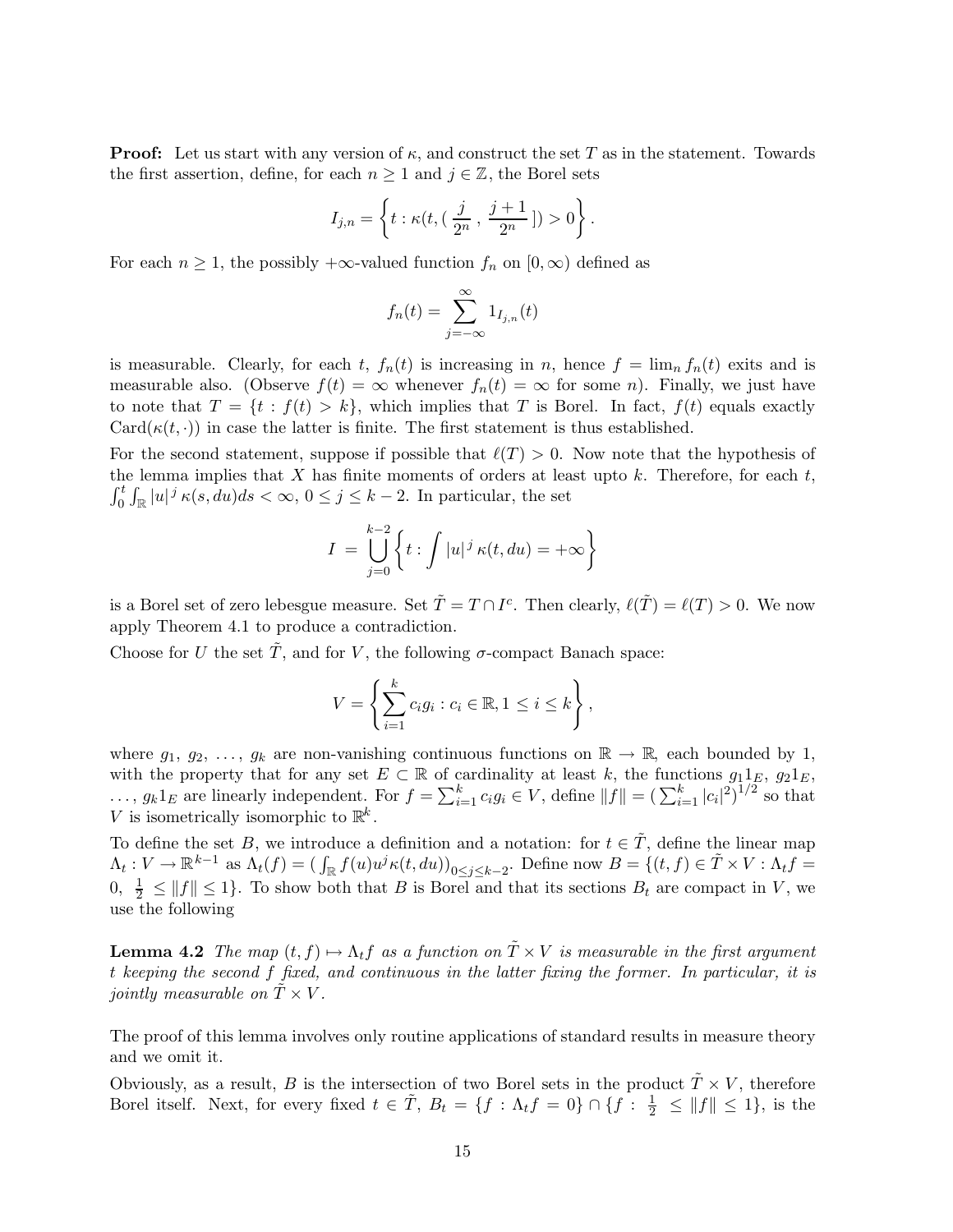intersection of a closed set (being the inverse image of a closed set under a continuous map) and a compact set, hence is itself compact.

It remains to show that  $\Pi_{\tilde{T}}(B) = \tilde{T}$ , or equivalently, that  $B_t$  is nonempty for all  $t \in \tilde{T}$ . Fix a  $t \in \tilde{T}$ . Denote the support of  $\kappa(t, \cdot)$  by  $S_t$ . By definition of  $\tilde{T}$ ,  $S_t$  contains at least k points. Consider now the vector space  $V_t = \{f1_{S_t} : f \in V\}$ . It is not difficult to show, using  $|S_t| \geq k$ , that  $V_t$  has dimension at least k.

We now define, for  $t \in \tilde{T}$ , a linear map  $\zeta_t : V_t \to \mathbb{R}^{k-1}$ , as  $\zeta_t(v) = \Lambda_t f$  where  $v = f1_{S_t}$ ,  $f \in V$ . This map is well-defined, since if for some  $g \in V$ ,  $v = g1_{S_t}$  also, then  $\Lambda_t g = \Lambda_t f$ . Further,  $\zeta_t$  necessarily has a nontrivial kernel, its range being of strictly smaller dimension than its domain. Choosing any nonzero element  $v = f 1_{S_t}$  in the kernel and scaling it appropriately so that  $\frac{1}{2} \leq ||f|| \leq 1$ , we get  $f \in B_t$ . Thus  $B_t \neq \emptyset \ \forall \ t \in \tilde{T}$ .

Applying Theorem 4.1 therefore, we get a 'measurable selection'  $h : \tilde{T} \to V$  such that  $h(t) \in$  $B_t \ \forall \ t \in \tilde{T}$ . For  $t \in \tilde{T}$  and  $u \in \mathbb{R}$ , let us define  $h(t, u)$  as  $h(t)$  evaluated at u and write  $h(t, u) = \sum_{i=1}^{k} c_i(t)g_i(u)$ . Now, each of the maps  $\sum_{i=1}^{k} c_i g_i \mapsto c_i$ ,  $1 \leq i \leq k$  is continuous, therefore measurable. Thus the measurability of h implies that  $\forall u \in \mathbb{R}$ , the map  $t \mapsto h(t, u)$  is measurable. But for every t,  $h(t) \in V$  is known to be continuous, therefore  $h : \tilde{T} \times \mathbb{R} \to \mathbb{R}$  is jointly measurable.

Define now, using this function h, the new derivative measure  $\overline{\kappa}$  and Kolmogorov measure  $\overline{K}$  as

$$
\overline{\kappa}(t, du) = \kappa(t, du) 1_{\tilde{T}^c}(t) + (1 + h(t, u)) \kappa(t, du) 1_{\tilde{T}}(t), \text{ and}
$$

$$
\overline{K}(A) = \int_A \overline{\kappa}(t, du) dt \quad \text{for Borel } A \subseteq [0, \infty) \times \mathbb{R}.
$$

The fact that  $\forall t \in \tilde{T}$ ,  $|h(t, u)| \leq 1$  for  $\kappa(t, \cdot)$ -a.e. u, ensures that  $\overline{K}$  is a measure. This is the Kolmogorov measure of our candidate for an additive process  $Y$ . We retain for  $Y$  the same mean function as that of X. Then, for all  $s \geq 0$  and  $0 \leq j \leq k-2$ ,

$$
\int u^j \overline{K}([0, s] \otimes du) = \int_0^s dt \int u^j \overline{\kappa}(t, du)
$$
  
\n
$$
= \int_{[0, s] \cap \tilde{T}^c} dt \int u^j \kappa(t, du) + \int_{[0, s] \cap \tilde{T}} dt \int u^j (1 + h(t, u)) \kappa(t, du)
$$
  
\n
$$
= \int_{[0, s] \cap \tilde{T}^c} dt \int u^j \kappa(t, du) + \int_{[0, s] \cap \tilde{T}} dt \int u^j \kappa(t, du)
$$
  
\n
$$
+ \int_{[0, s] \cap \tilde{T}} dt \int u^j h(t, u) \kappa(t, du)
$$
  
\n
$$
= \int_0^s dt \int u^j \kappa(t, du) \qquad \text{(by construction of } h)
$$
  
\n
$$
= \int u^j L([0, s] \otimes du);
$$

that is, Y has the same cumulants and consequently, the same moments, as X upto order  $k$ . However,  $\overline{K} \neq K$ , which can be seen as follows. First of all, since  $\ell(T) > 0$ , there is a  $t_0 > 0$ , such that  $\ell(\tilde{T} \cap [0, t_0]) > 0$ . Denoting  $\tilde{T}_0 = \tilde{T} \cap [0, t_0]$ , consider the Borel set  $H \subseteq [0, t_0] \times \mathbb{R}$ defined as  $H = \{(t, u) : t \in \tilde{T}_0, h(t, u) > 0\}$ . Since  $H \subseteq [0, t_0] \times \mathbb{R}$ , clearly  $K(H) < \infty$ . On the other hand, since for each  $t \in \tilde{T}_0$ ,  $||h(t, \cdot)|| \geq 1/2$  and  $\int h(t, u)\kappa(t, du) = 0$ , we must have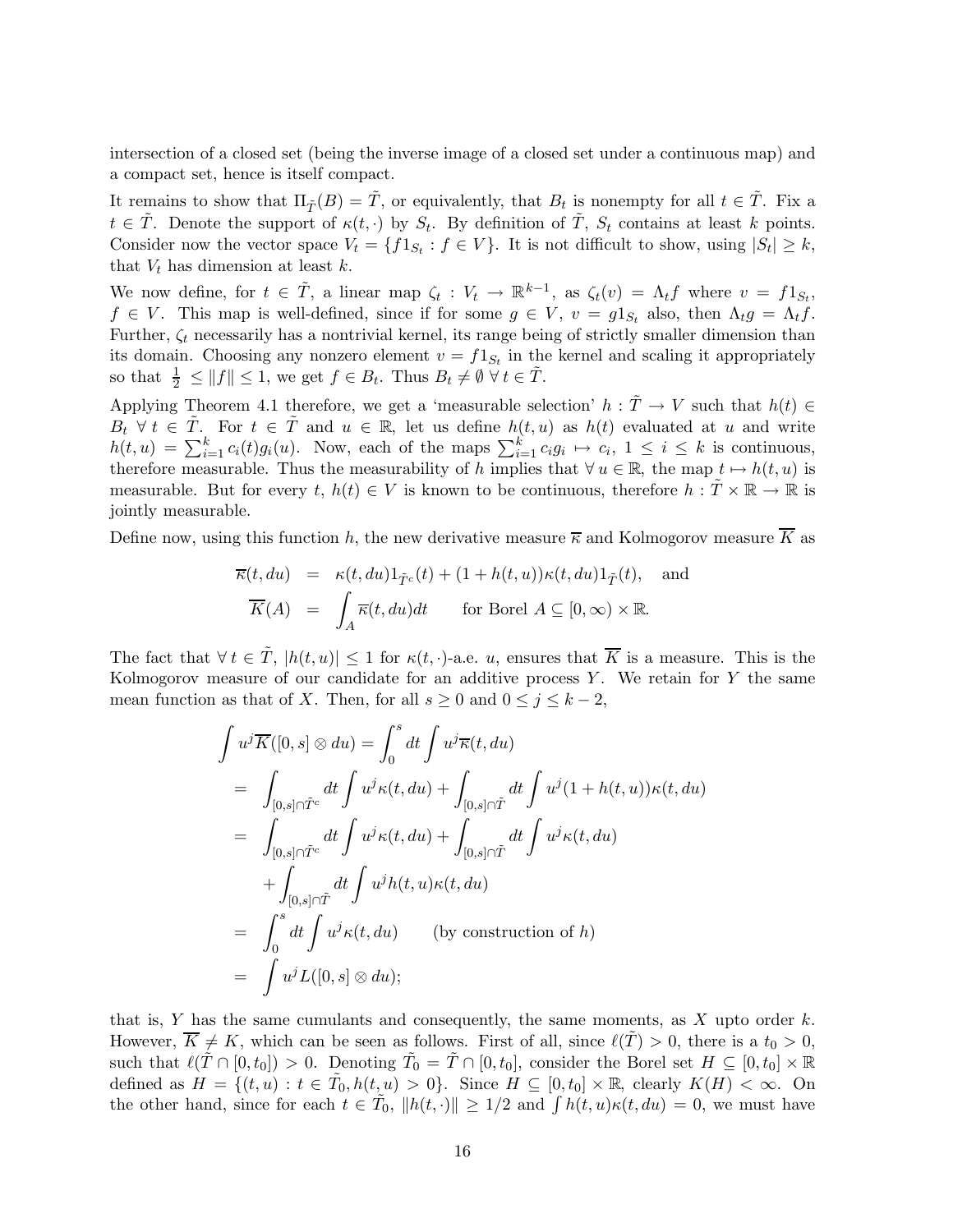$\kappa(t, \{u : h(t, u) > 0\}) > 0$ . For, if  $h(t, \cdot) \equiv 0$  on  $S_t$ , then using the linear independence of the  $g_i$ 's, we get that  $c_i = 0$  for every  $1 \leq i \leq k$  which would contradict  $||h(t, \cdot)|| > 1/2$ . This, along with  $\ell(\tilde{T}_0) > 0$ , implies that

$$
\overline{K}(H) = K(H) + \int_{\tilde{T}_0} dt \int_{\{u:h(t,u)>0\}} h(t,u)\kappa(t,du) > K(H).
$$

Thus  $Y \neq X$ , contradicting the hypothesis.

**Proof of Theorem 2.3 :** The proof of part (a) is quite similar to the corresponding part in the homogeneous case. If  $\kappa$  is indeed of the given form, then  $\{\mathcal{P}_j : 1 \le j \le 2n + 2\}$  determines the law of X. First of all, the two conditions imply that for all  $1 \leq j \leq 2n + 2$ , the j-th cumulant of  $X_t$  is given by

$$
c_j(t) = \int u^{j-2} K([0,t] \otimes du) = \int_0^t \int u^{j-2} \kappa(s, du) = \int_0^t \sum_{i=1}^n p_i(t) \{x_i(t)\}^{j-2},
$$

a polynomial in t. This ensures that  $\mathcal{P}_j(X) \neq \emptyset$  for  $1 \leq j \leq 2n + 2$ .

If now Y is another additive process of the class C such that  $\mathcal{P}_j(Y) = \mathcal{P}_j(X)$  for  $1 \leq j \leq 2n + 2$ , then for every  $t \geq 0$ , the cumulants of order upto  $2n+2$  of  $Y_t$  agree with those of  $X_t$ . Denote the mean function, Kolmogorov measure and derivative measure for Y by  $\overline{m}$ ,  $\overline{K}$  and  $\overline{\kappa}$  respectively. Then by the relation (4.7),  $\overline{m}(t) = c_1(t) = m(t)$ , and for all  $0 \le j \le 2n$  and  $t \ge 0$ ,

$$
\int_0^t \int u^j \overline{\kappa}(s, du) = \int u^j \overline{K}([0, t] \otimes du) = \int u^j K([0, t] \otimes du) = \int_0^t \int u^j \kappa(s, du).
$$

It follows that for almost all  $t \geq 0$ ,  $\int u^j \overline{\kappa}(t, du) = \int u^j \kappa(t, du)$ ,  $0 \leq j \leq 2n$ , and consequently that

$$
\int \prod_{j=1}^{n} (u - x_j(t))^2 \, \overline{\kappa}(t, du) = \int \prod_{j=1}^{n} (u - x_j(t))^2 \, \kappa(t, du) = 0.
$$

By the same argument as in the proof of the 'if' part of Theorem 2.1, this proves  $\overline{\kappa}(t, \cdot) = \kappa(t, \cdot)$ for almost all t; and therefore  $\overline{K} = K$ , implying  $Y \stackrel{d}{=} X$ . Thus  $\{\mathcal{P}_j : 1 \le j \le 2n+2\}$  characterises X.

Let us now prove part (b). The hypothesis now entails the existence of a positive integer  $k$  such that  $\{\mathcal{P}_i(X), 1 \leq j \leq k\}$ , determines the law of X. We may thus apply Lemma 4.1. Consider any version of  $\kappa$  and the set T as defined in its proof. For  $t \in T$ , redefine  $\kappa(t, \cdot)$  as zero measure. The resulting transition function still remains a version of  $\kappa$ . Now recall, for  $t \geq 0$ , the notation S<sub>t</sub> for the support of  $\kappa(t, \cdot)$ . By our construction,  $|S_t| \leq k \forall t \geq 0$ . Let us partition  $[0, \infty)$  by the cardinality of  $S_t$ , that is, let

$$
T_j = \{ t \ge 0 : |S_t| = j \}, \qquad 1 \le j \le k.
$$

By the same argument used to prove  $T$  (of Lemma 4.1) is Borel, one can conclude that so is each  $T_j$ . Notice that  $T = (\cup_{j=1}^k T_j)^c$ .

For  $t \in T_j$ , order the elements of  $S_t$  as  $x_1(t) < x_2(t) < \ldots < x_j(t)$ , and denote the  $\kappa(t, \cdot)$ -masses at these points by  $p_1(t), p_2(t), \ldots, p_j(t)$  respectively.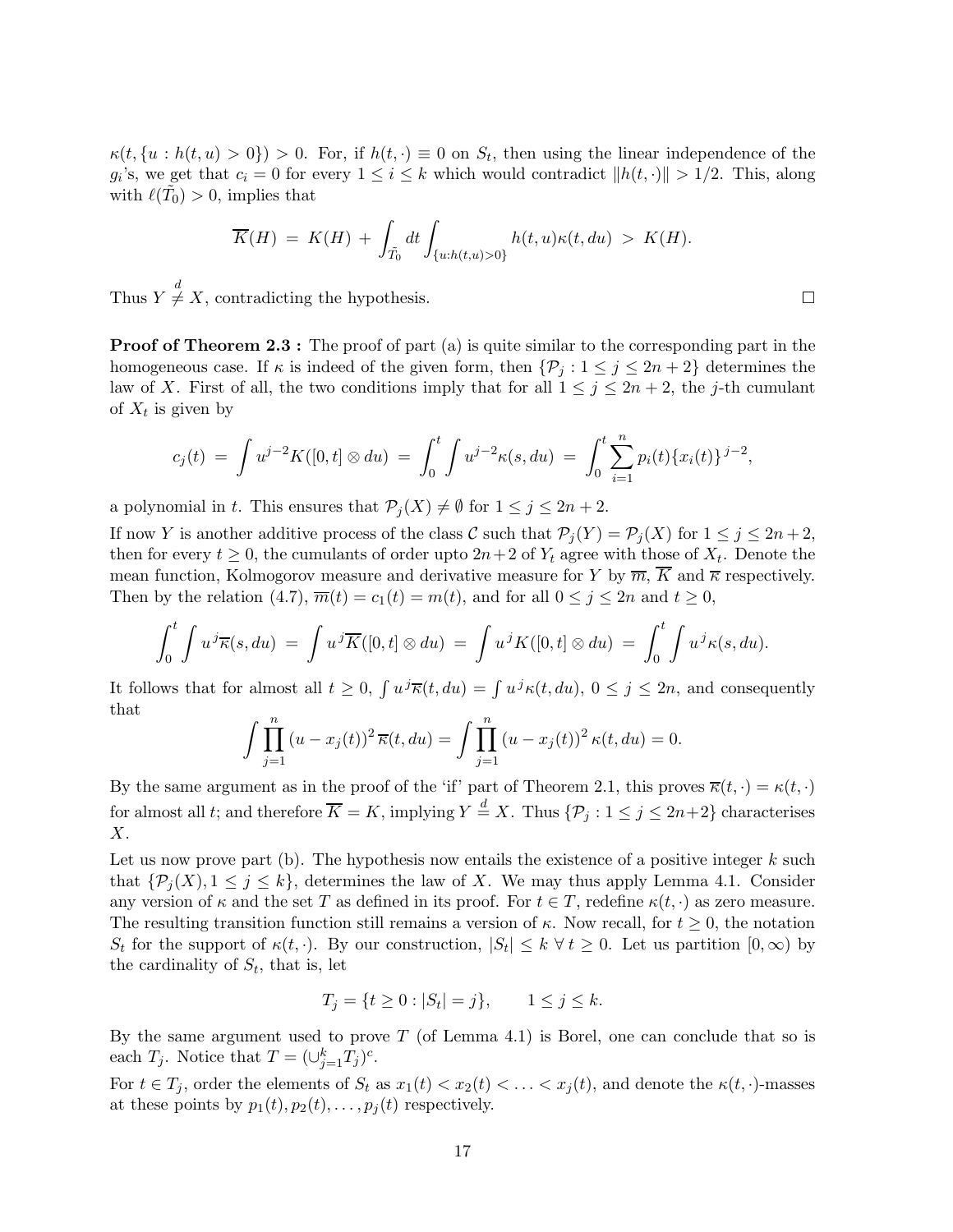Also, for  $j + 1 \le i \le k$ , let  $x_i(t) = x_{i-1}(t) + 1$  and  $p_i(t) = 0$ . For  $t \in T = (\bigcup_{j=1}^k T_j)^c$ , set  $x_i(t) \equiv y_i$  and  $p_i(t) \equiv 1, 1 \leq i \leq k$ . With these notations, it follows that

$$
\kappa(t,\cdot) = \sum_{i=1}^{k} p_i(t)\delta_{x_i(t)}.
$$

We now need to prove that the real-valued functions  $x_i(t)$ , and the non-negative functions  $p_i(t)$ , are all measurable. It suffices to show the measurability of these functions only on  $\cup_{j=1}^k T_j$ . First we deal with the  $x_i$ 's. It is enough to show that each  $x_i$  is measurable on each  $T_j$ , and that too, only for  $i \leq j$ .

Fix  $j \geq 1$ . By the definition of support of a measure,  $S_t = \text{supp} (\kappa(t, \cdot))$  is closed, and,  $x_1(t) = \inf S_t$  for every  $t \in T_j$ . Therefore,

$$
\{t \in T_j : x_1(t) \ge a\} = \bigcap_{\substack{q \in \mathbb{Q} \\ q < a}} \{t \in T_j : \kappa(t, (-\infty, q)) = 0\}.
$$

This means that the function  $x_1 : T_j \to \mathbb{R}$  is measurable. Next, if  $j \geq 2$ , then

$$
\{t \in T_j : x_2(t) \ge a\}
$$
  
=  $\{t \in T_j : x_1(t) \ge a\} \bigcup \{t \in T_j : x_1(t) < a\} \cap \{t \in T_j : x_2(t) \ge a\} \},$ 

and the second set can be written as

$$
\{t \in T_j : x_1(t) < a\} \cap \bigcap_{\substack{q \in \mathbb{Q} \\ q < a}} \{t \in T_j : x_1(t) \ge q\} \cup \{t \in T_j : \kappa(t, (q, a)) = 0\}\}.
$$

Thus  $x_2$  is measurable on  $T_j$ . In similar fashion, it can be shown that the rest of the functions  $x_i(t)$ ,  $1 \le i \le j$ , are each measurable on  $T_j$ . Now the task remains to show that the  $p_i$ 's are also measurable. But observe that

$$
\begin{pmatrix}\n1 & 1 & \dots & 1 \\
x_1(t) & x_2(t) & \dots & x_k(t) \\
x_1^2(t) & x_2^2(t) & \dots & x_k^2(t) \\
\vdots & \vdots & \ddots & \vdots \\
x_1^{k-1}(t) & x_2^{k-1}(t) & \dots & x_k^{k-1}(t)\n\end{pmatrix}\n\begin{pmatrix}\np_1(t) \\
p_2(t) \\
p_3(t) \\
\vdots \\
p_k(t)\n\end{pmatrix}\n=\n\begin{pmatrix}\n\int \kappa(t, du) \\
\int u\kappa(t, du) \\
\int u^2\kappa(t, du) \\
\vdots \\
\int u^{k-1}\kappa(t, du)\n\end{pmatrix}
$$

The matrix D on the left is nonsingular, being a Vandermonde matrix, and since each of its elements is a measurable function of t, so is each element of its inverse. Each element of the vector v on the right is also measurable, by approximating the functions  $u^j$  by simple functions. It follows that the elements  $p_i$  of  $D^{-1}v$  are also measurable.

Finally, for every  $j, 0 \le j \le k-2$ ,

$$
\sum_{j=1}^{k} p_i(t) \{x_i(t)\}^j = \int u^j \kappa(t, du) = \frac{d}{dt} \int u^j K([0, t] \otimes du) = c'_{j+2}(t),
$$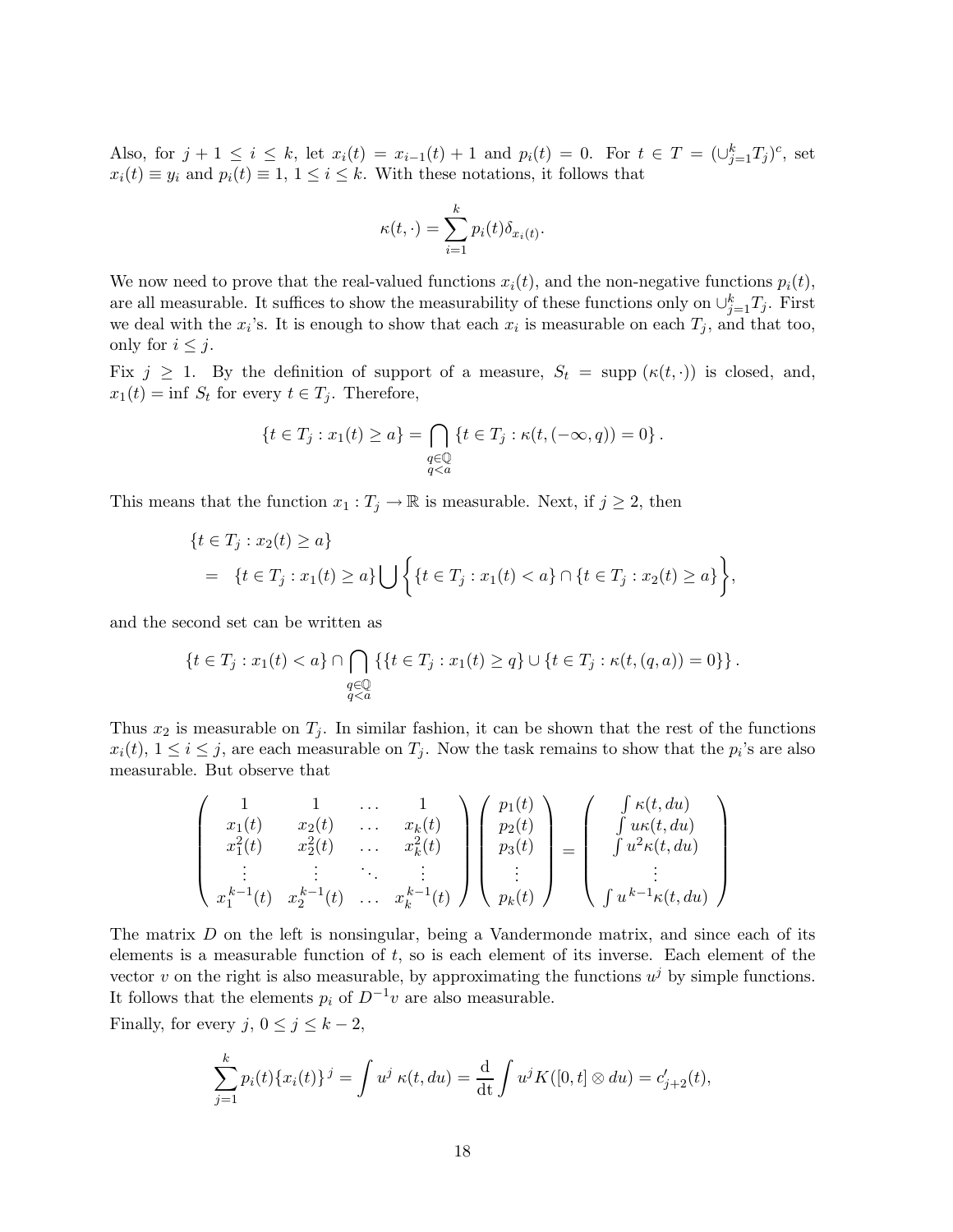where the second equality holds for lebesgue-almost every  $t$ . The left hand side is therefore a polynomial almost everywhere.

The proof of Theorem 2.4 requires the following lemma whose proof we only sketch. Consider the class P of all Borel probability measures on the real line, with the  $\sigma$ -field  $\Sigma := \sigma \langle e_A : A \in$  $\mathcal{B}(\mathbb{R})$  generated by the evaluation maps  $\{e_A\}$ , defined as  $e_A(P) = P(A)$ . Denote the topology of weak convergence on  $\mathbb{P}$  by  $\mathcal{T}$ .

**Lemma 4.3** The Borel  $\sigma$ -field  $\sigma(T)$  on  $\mathbb P$  equals  $\Sigma$ .

Proof : We know from Billingsley ([B2], pages 236-237) that the class

 $U = \{ \{Q : Q(F_i) < P(F_i) + \epsilon, 1 \leq i \leq n \} : P \in \mathbb{P}, \epsilon > 0, n \geq 1, F_1, \ldots, F_n \subseteq \mathbb{R} \text{ closed} \}$ 

forms a base for T. Since T is second countable, it is enough to show that every  $B \in \mathcal{U}$  is in  $\Sigma$ to conclude that  $\sigma(T) \subseteq \Sigma$ . But this is trivially seen to be true.

On the other hand, that  $\sigma(\mathcal{T}) \supseteq \Sigma$  follows from Dynkin's  $\pi-\lambda$  Theorem (see [B1], page 37) since closed subsets of R form a  $\lambda$ -class, the class  $\mathcal{A} = \{A \text{ such that } e_A : \mathbb{P} \to [0,1] \text{ is measurable} \}$  is a  $\pi$ -class and  $e_F$  is easily seen to be a measurable map on P for closed  $F \subset \mathbb{R}$ . a  $\pi$ -class and  $e_F$  is easily seen to be a measurable map on  $\mathbb P$  for closed  $F \subseteq \mathbb R$ .

**Proof of Theorem 2.4 :** Here too, since the proof of Theorem 2.3 reveals that  $\{P_j : 1 \leq j \leq j \leq n\}$  $2n+2$  determines the law of X in C, it is enough to show that  $\{P_i : 1 \leq j \leq 2n+1\}$  does not.

The hypothesis of the theorem says that the set  $T_n := \{t \geq 0 : \text{Card}(\kappa(t, \cdot)) = n\}$  has positive lebesgue measure. Clearly, for  $t \in T_n$ ,  $\kappa(t, \cdot)$  is a finite positive measure, hence it can be normalised into a Borel probability measure  $p(t, \cdot)$  on the line; namely,  $p(t, E) = \frac{\kappa(t, E)}{\kappa(t, \mathbb{R})}$ ,  $E \in \mathcal{B}(\mathbb{R})$ . Further, for every Borel E, the map  $p(\cdot, E) : T_n \to [0, 1]$  is Borel measurable, by the similar property enjoyed by  $\kappa$ . This implies, by Lemma 4.3, that the map  $p: T_n \to \mathbb{P}$  is a Borel measurable map. Moreover, p is actually a measurable map from  $T_n$  into  $\mathbb{P}_n$ . That  $\mathbb{P}_n$  is a Borel subset of  $\mathbb P$  is guaranteed by Lemma 4.3 again, along the same lines as the proof of the measurability of the set  $T$  in the proof of Lemma 4.1.

Now, for  $t \in T_n$ , we replace  $\kappa(t, \cdot)$  by a different derivative measure while retaining measurability in the sense described before, to obtain a new additive process. First, for the measure  $p(t, \cdot)$  construct the  $n \times n$  symmetric tridiagonal matrix A as in Lemma 3.2, and call it  $A(t)$ . Corresponding to this matrix, choose the symmetric tridiagonal matrix B of order  $(n + 1) \times (n + 1)$  as in the Remark 3.1, and call it  $B(t)$ . Clearly, our objective will be achieved if we can show that the resulting probability measure  $\mu_{B(t)}$  satisfies the condition of measurability in t, in the sense already described. Consider now the composition of the maps  $p(t, \cdot) \mapsto A(t) \mapsto B(t) \mapsto \overline{p}(t, \cdot) := \mu_{B(t)}$ on  $\mathbb{P}_n \to \mathbb{P}_{n+1}$ . The first and the last are continuous by Lemma 3.4, while the middle one is so by Remark 3.2. Therefore the composition is itself continuous; hence Borel measurable. By Lemma 4.3, it follows that for each  $E \in \mathcal{B}(\mathbb{R}), t \mapsto \overline{p}(t, E)$  is a measurable function  $T_n \to [0, 1].$ This implies that the new transition measure  $\overline{\kappa}$  defined as

$$
\overline{\kappa}(t,E) := \kappa(t,\mathbb{R}) \overline{p}(t,E)
$$

is a valid derivative measure. Define now a new additive process Y as before with this new derivative measure  $\overline{\kappa}$ . It follows that  $\mathcal{P}_k(Y) = \mathcal{P}_k(X)$  for  $1 \leq k \leq 2n+1$ . That Y has a distinct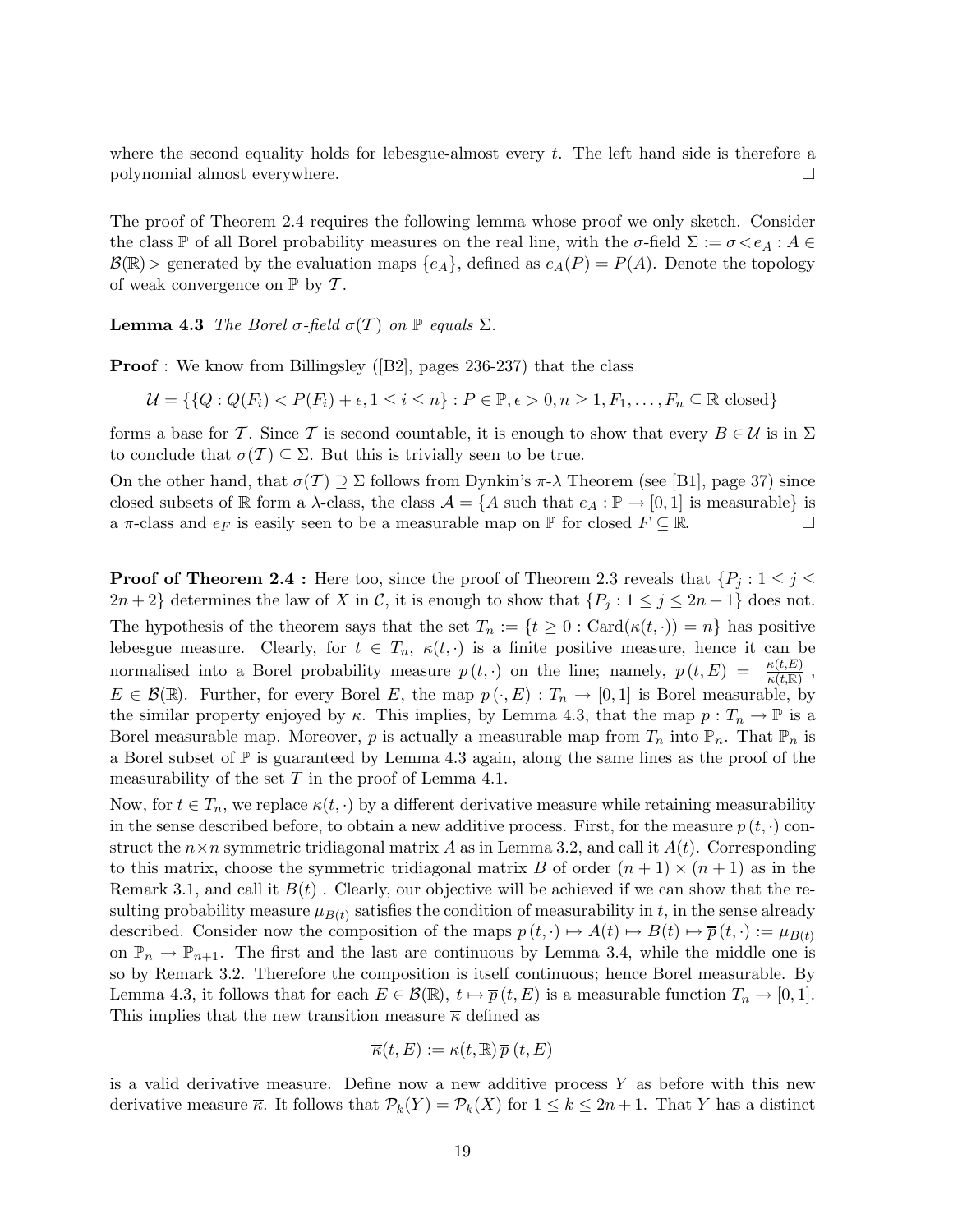Kolmogorov measure from X so that  $Y \neq X$  is an easy consequence of the fact that  $(\mathcal{B})\mathbb{R}$  is countably generated and is left to the reader.

Remark. Given the form of the derivative measure, it is natural to speculate what can be said about the exact nature of the functions  $x_i$  and  $p_i$ ,  $1 \le i \le k$ . We exhibit some possible forms in the case  $n = 2$  in the section devoted to examples.

#### 5 Examples

The following are some examples of additive processes, a few of which are fpd and some which are not. The first three types are in the general setup. More non-homogeneous examples can easily be constructed by minor modifications.

- 2-polynomially determined processes. The only 2-polynomially determined additive processes are those which are deterministic, that is, processes X for which  $X_t$  equals with probability 1 a polynomial  $P(t)$  with  $P(0) = 0$ . Clearly, then,  $\beta(t) = m(t) = P(t)$ ,  $\sigma^2(t) \equiv 0$  and  $L = K = 0$ . The two time-space harmonic polynomials characterising such a process are  $P_1(t, x) = x - P(t)$  and  $P_2(t, x) = (x - P(t))^2$ .
- 4-polynomially determined processes. Such processes are clearly determined by three functions m, p and x on  $[0,\infty)$  with  $m(0) = 0$  and  $p \ge 0$  such that  $m(t)$ ,  $p(t)$ ,  $x(t)p(t)$ and  $x^2(t)p(t)$  are polynomials, where m stands for the mean function, and a version of the derivative measure is given by  $p(t)\delta_{x(t)}$ .
- 6-polynomially determined processes. For these, clearly, the value of  $n$  as in Theorem 2.4 is 2. Thus, such processes are determined by an arbitrary polynomial  $m(\cdot)$  with  $m(0) = 0$  as mean function, and the functions  $x_1, x_2, p_1$  and  $p_2$ . Some possible forms for these functions are
	- 1.  $x_1(t)$ ,  $x_2(t)$ ,  $p_1(t) \ge 0$  and  $p_2(t) \ge 0$  are polynomials,
	- 2.  $x_1(t) = a(t) + \sqrt{b(t)}, x_2(t) = a(t) \sqrt{b(t)}, p_1(t) = c(t) + d(t)\sqrt{b(t)}$  and  $p_2(t) =$  $c(t) - d(t)\sqrt{b(t)}$ , where a, b, c and d are polynomials so chosen that  $c \pm d\sqrt{b}$  are both non-negative on  $[0, \infty)$ .
	- 3.  $x_1(t) = a(t)b(t), x_2(t) = c(t)b(t), p_1(t) = \frac{d(t)}{b(t)}$ , and  $p_2(t) = \frac{e(t)}{b(t)}$ . Here,  $a, b > 0, c$ ,  $d \geq 0$  and  $e \geq 0$  are polynomials such that  $b|(d+e)$ .

Although in each of these examples, the underlying process admits time-space harmonic polynomials of each degree in the space variable, that is,  $\mathcal{P}_k \neq \emptyset \ \forall \ k \geq 1$ , one can easily obtain examples of fpd additive processes for which this property is violated. That is, there are additive processes for which only finitely many  $\mathcal{P}_k$ 's are non-empty and serve to determine its law ([S1], page 78).

• Standard Brownian motion. For Brownian motion, it is well-known that the Lévy measure  $m(du) \equiv 0$ , and hence the Kolmogorov measure is  $\eta = \delta_0$ . Thus the first four Hermite polynomials

$$
H_1(t, x) = x, H_2(t, x) = x^2 - t,
$$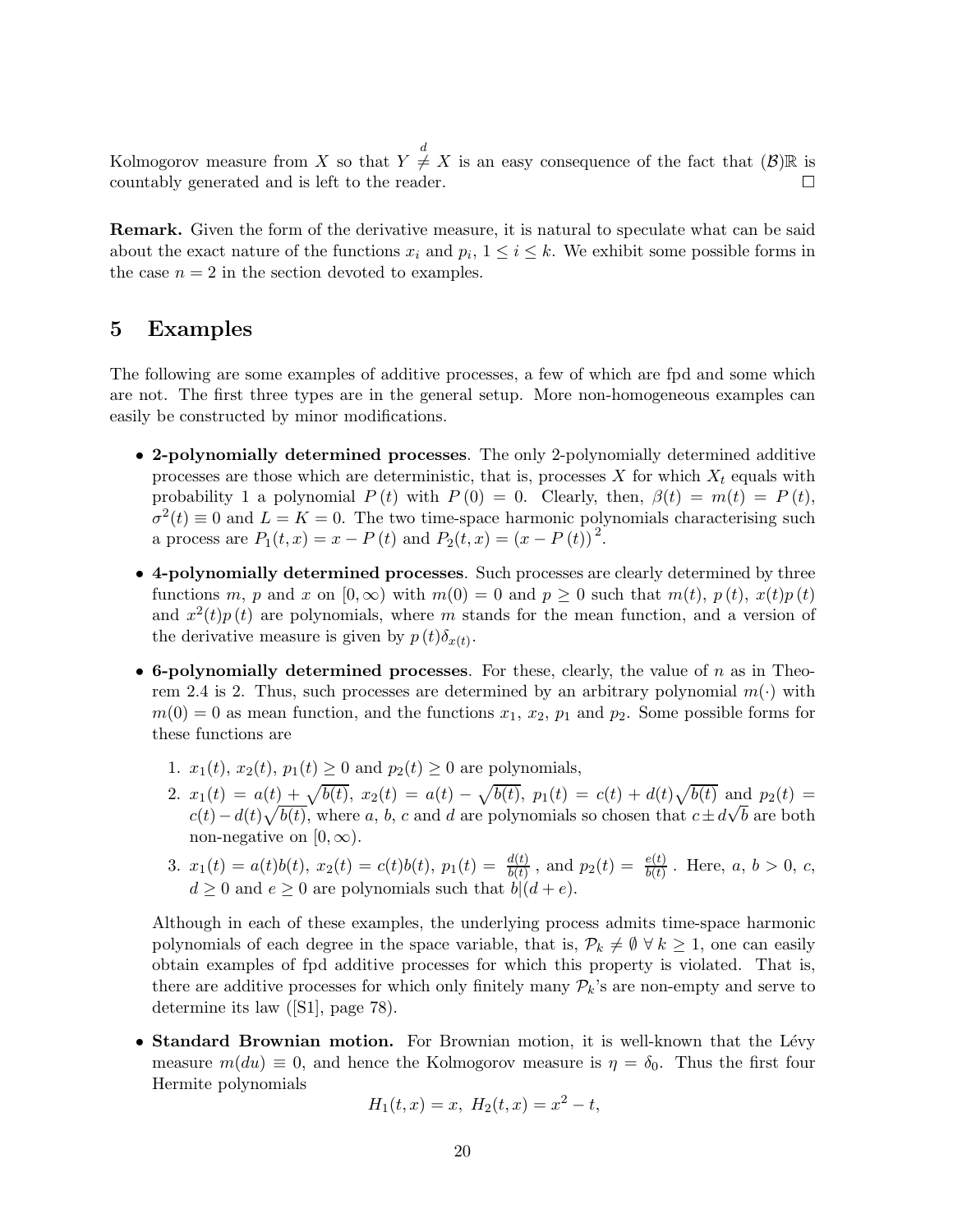$$
H_3(t,x) = x^3 - 3tx, H_4(t,x) = x^4 - 6tx^2 + 4t^2,
$$

determine it uniquely among Lévy processes. An example of another Lévy process for which the first three time-space harmonic polynomials agree, is specified by the following:

$$
m = 0
$$
 and  $\eta = \frac{1}{2}(\delta_{-1} + \delta_1).$ 

We may note here that Brownian motion with a constant drift is also 4-polynomially determined.

• Poisson Process. In this case,  $m = \lambda$  and  $\eta = \lambda \delta_1$ . Here too, the first four Poisson-Charlier polynomials

$$
C_1(t, x) = x - \lambda t, \quad C_2(t, x) = (x - \lambda t)^2 - \lambda t,
$$

$$
C_3(t, x) = (x - \lambda t)^3 - 3\lambda t(x - \lambda t) - \lambda t,
$$

$$
C_4(t, x) = (x - \lambda t)^4 - 6\lambda t(x - \lambda t)^2 - 4\lambda t(x - \lambda t) + 3(\lambda t)^2 - \lambda t,
$$

determine it. Another Lévy process with the first three matching is given by

$$
m = \lambda
$$
 and  $\eta = \frac{\lambda}{2} (\delta_0 + \delta_2).$ 

• Gamma Process. This is a counterexample in contrast to the earlier two. Here  $m = \alpha/\lambda$ and

$$
\eta(du) = \alpha u e^{-\lambda u} du, \qquad u \ge 0
$$

which is clearly not finitely supported. Therefore the Gamma process is not fpd.

• Finally, we present an example of a Lévy process which is not even *infinitely* polynomially determined, leave alone being fpd. Take  $m = 0$  and as  $\eta$ , any measure that is not determined by its moments, as for instance that in Feller ([F], page 224)

$$
\eta(du) = e^{\sqrt[4]{u}} (1 - \alpha \sin \sqrt[4]{u}) du, \ u \ge 0, \quad \text{for some } 0 < \alpha < 1.
$$

Obviously, since this  $\eta$  is not finitely supported, the underlying process has no chance of being fpd. The non-existence of the m.g.f. makes this construction possible.

Acknowledgements. We are grateful to Professors S. M. Srivastava, A. Goswami and B. V. R. Bhatt and an anonymous referee for their helpful comments and suggestions.

# References

- [B1] P. Billingsley. Probability and Measure. John Wiley, New York, 1986.
- [B2] P. Billingsley. Convergence of Probability Measures. John Wiley, London, 1968.
- [D] J. L. Doob. Stochastic Processes. John Wiley & Sons, New York, 1952.
- [F] W. Feller. An Introduction to Probability Theory and Its Applications. Wiley Eastern University Edition, 1988.